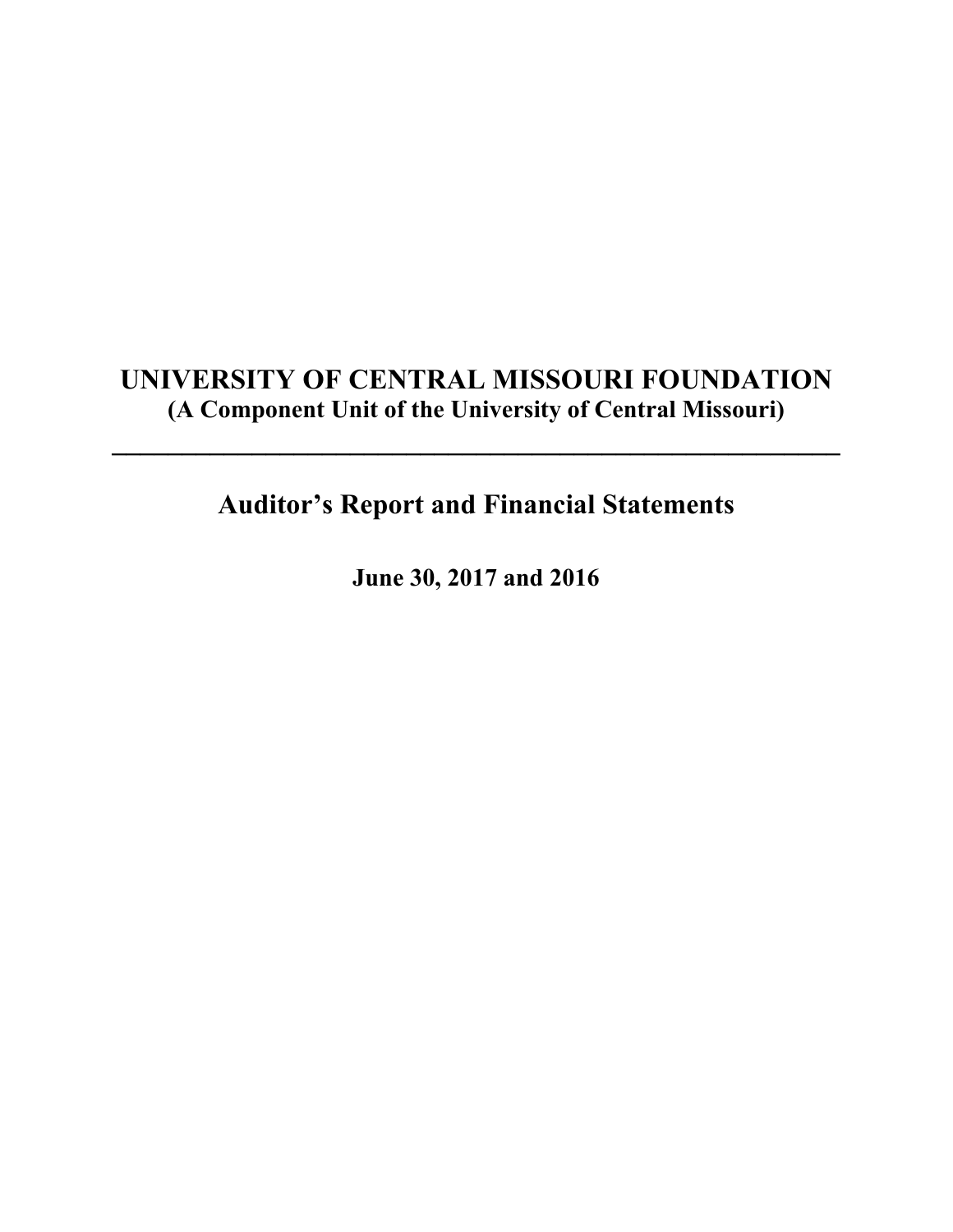### **TABLE OF CONTENTS**

### Page Number

| <b>FINANCIAL STATEMENTS:</b> |  |  |  |  |  |
|------------------------------|--|--|--|--|--|
|                              |  |  |  |  |  |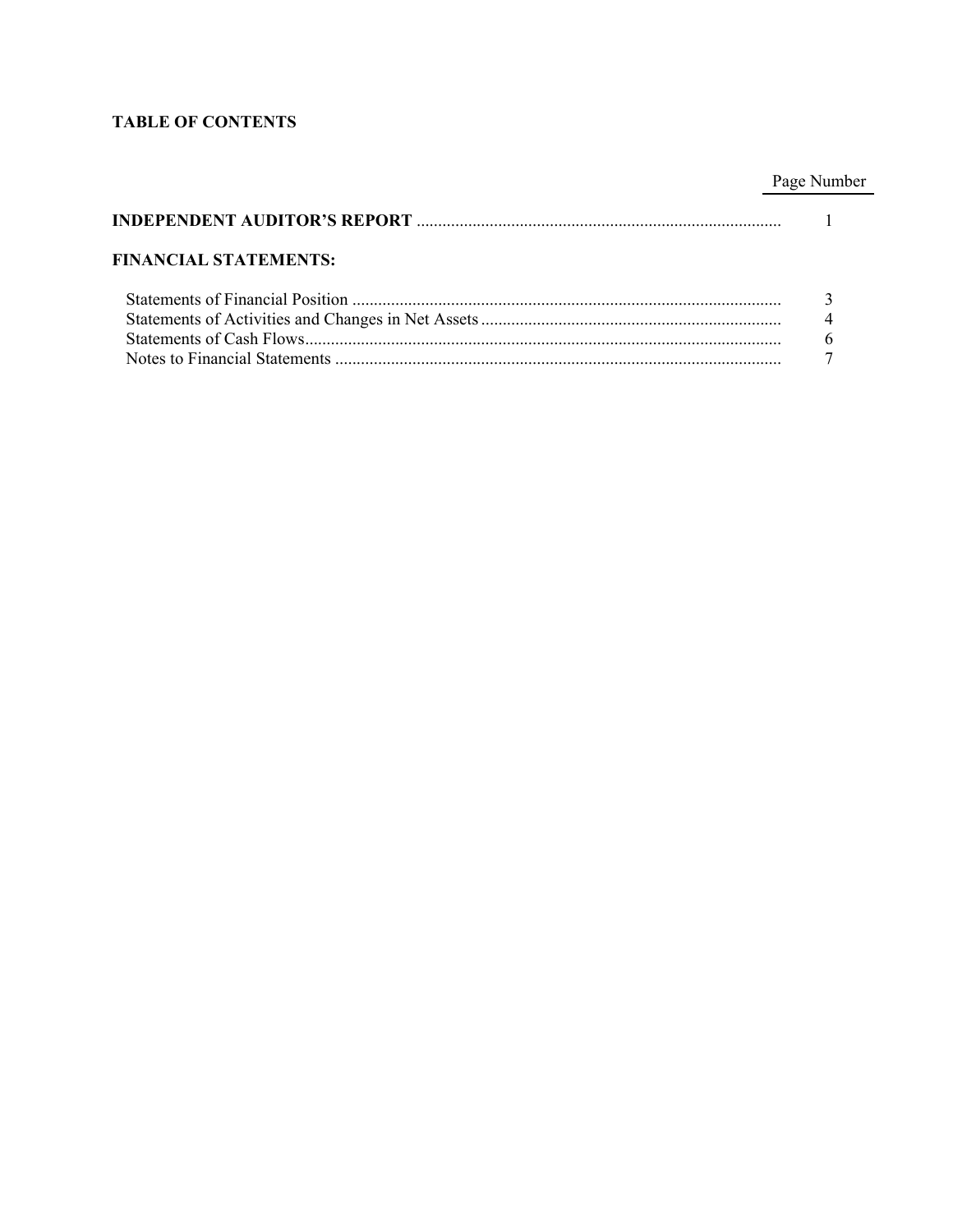

### **INDEPENDENT AUDITOR'S REPORT**

To the Board of Directors of University of Central Missouri Foundation (A Component Unit of the University of Central Missouri)

We have audited the accompanying financial statements of the University of Central Missouri Foundation (a Component Unit of the University of Central Missouri) (the Foundation), which comprise the statements of financial position as of June 30, 2017 and 2016, and the related statements of activities and cash flows for the years then ended, and the related notes to the financial statements.

### **Management's Responsibility for the Financial Statements**

Management is responsible for the preparation and fair presentation of these financial statements in accordance with accounting principles generally accepted in the United States of America; this includes the design, implementation, and maintenance of internal control relevant to the preparation and fair presentation of financial statements that are free from material misstatement, whether due to fraud or error.

### **Auditor's Responsibility**

Our responsibility is to express an opinion on these financial statements based on our audit. We conducted our audit in accordance with auditing standards generally accepted in the United States of America. Those standards require that we plan and perform the audit to obtain reasonable assurance about whether the financial statements are free of material misstatement.

An audit involves performing procedures to obtain audit evidence about the amounts and disclosures in the financial statements. The procedures selected depend on the auditor's judgment, including the assessment of the risks of material misstatement of the financial statements, whether due to fraud or error. In making those risk assessments, the auditor considers internal control relevant to the entity's preparation and fair presentation of the financial statements in order to design audit procedures that are appropriate in the circumstances, but not for the purpose of expressing an opinion on the effectiveness of the entity's internal control. Accordingly, we express no such opinion. An audit also includes evaluating the appropriateness of accounting principles used and the reasonableness of significant accounting estimates made by management, as well as evaluating the overall presentation of the financial statements.

We believe that the audit evidence we have obtained is sufficient and appropriate to provide a basis for our audit opinion.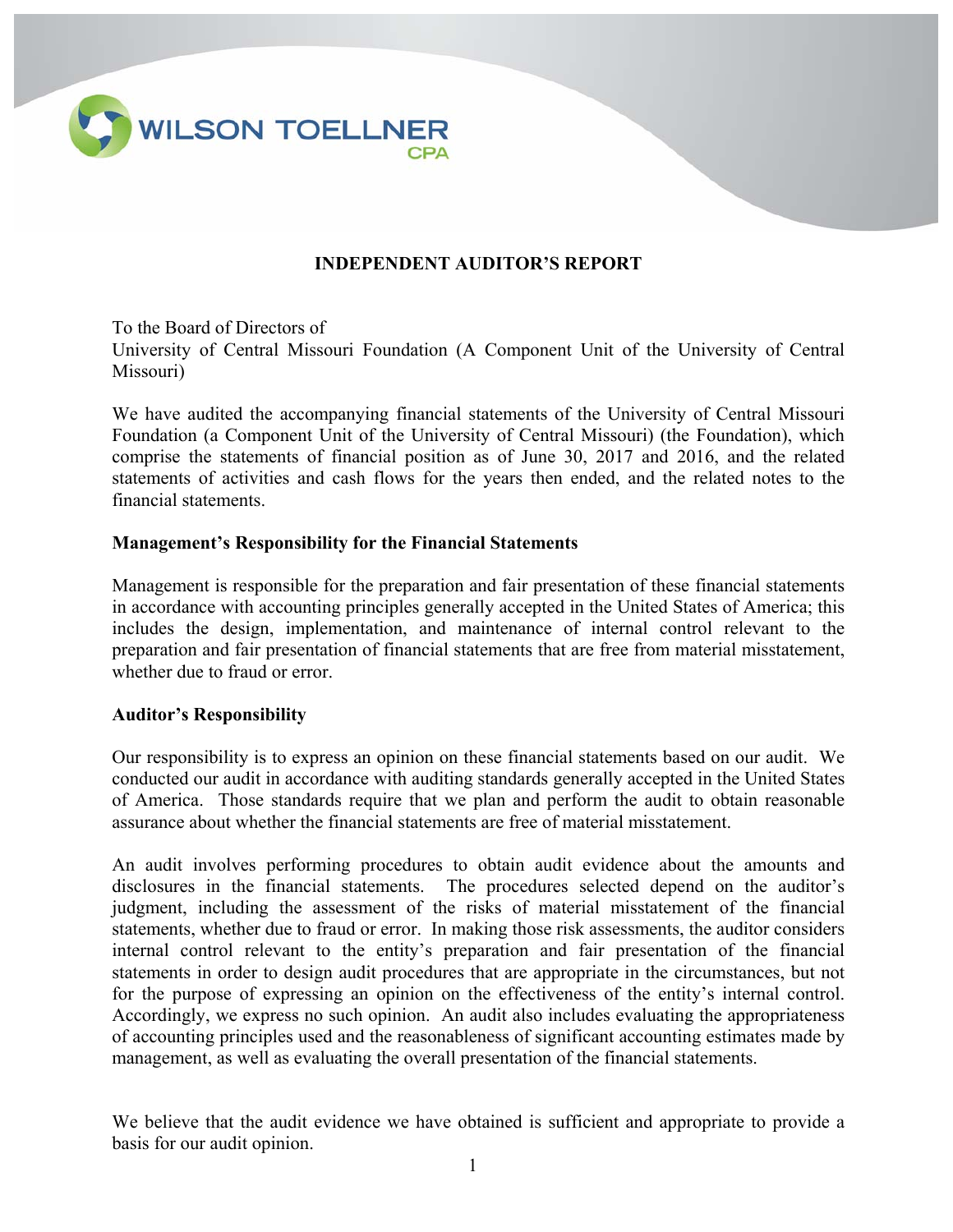## **Opinion**

In our opinion, the financial statements referred to above present fairly, in all material respects, the financial position of the Foundation as of June 30, 2017 and 2016, and the changes in its net assets and its cash flows for the years then ended, in accordance with accounting principles generally accepted in the United States of America.

Wilson Toellner CPA

Sedalia, Missouri September 8, 2017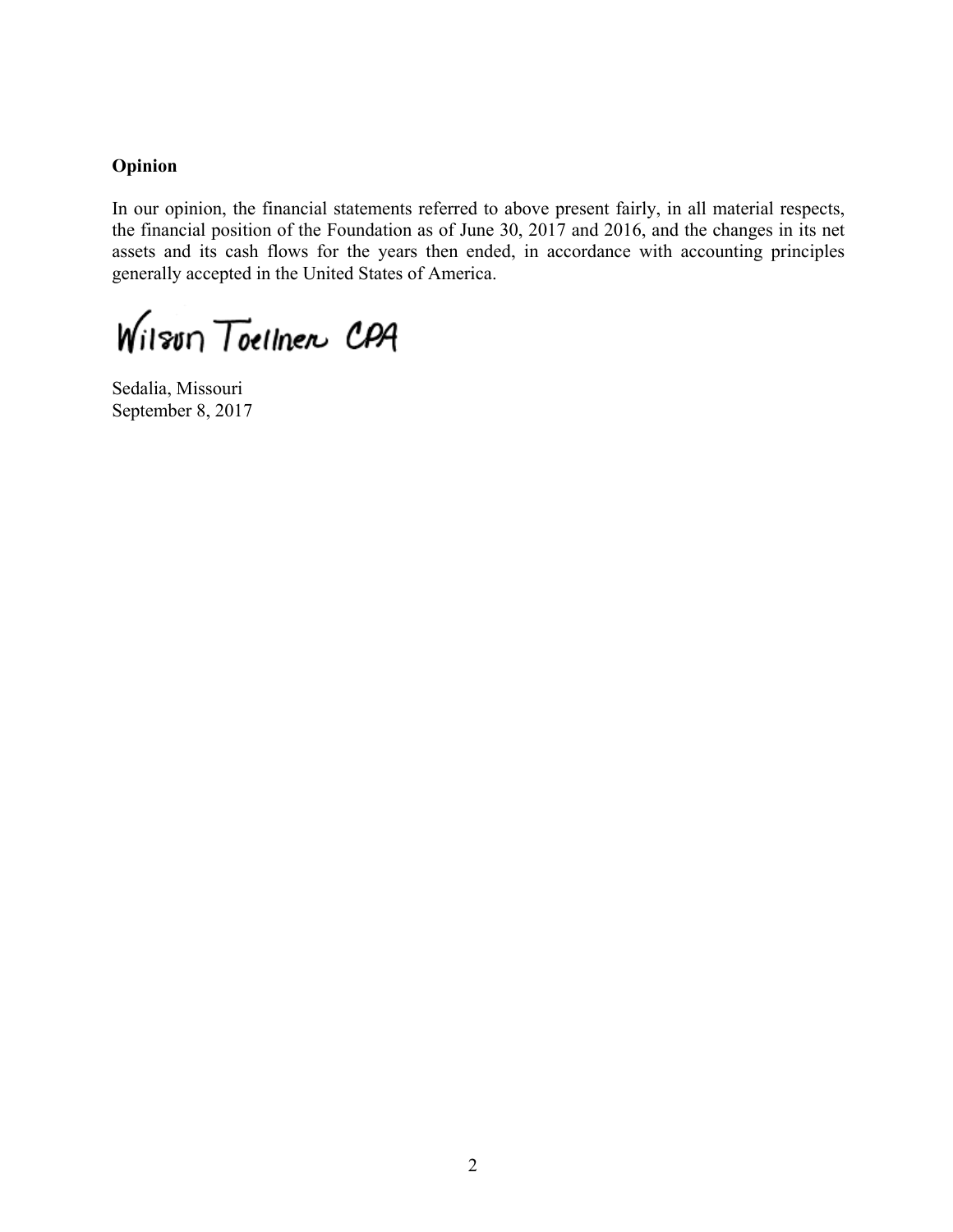#### **UNIVERSITY OF CENTRAL MISSOURI FOUNDATION (a component unit of University of Central Missouri) STATEMENTS OF FINANCIAL POSITION JUNE 30, 2017 AND 2016**

|                                                          | 2017 |              |    | 2016       |
|----------------------------------------------------------|------|--------------|----|------------|
| <b>ASSETS</b>                                            |      |              |    |            |
| Cash and cash equivalents                                | \$   | 1,263,412    | \$ | 601,113    |
| Investments                                              |      | 49,295,748   |    | 46,013,639 |
| Contributions receivable, net                            |      | 1,502,358    |    | 1,455,566  |
| Accrued investment income                                |      | 233,674      |    | 229,412    |
| Notes receivable, net                                    |      | 2,270,215    |    | 2,389,553  |
| Cash surrender value of life insurance                   |      | 424,997      |    | 405,922    |
| Beneficial interest in charitable trusts, net            |      | 937,846      |    | 867,580    |
| Prepaid expenses                                         |      | 21,590       |    | 5,853      |
| <b>TOTAL ASSETS</b>                                      | \$   | 55,949,840   | S  | 51,968,638 |
| <b>LIABILITIES AND NET ASSETS</b><br><b>LIABILITIES:</b> |      |              |    |            |
| Annuities payable                                        | \$   | 1,432,416    | \$ | 1,454,073  |
| Accrued expenses/Due to University                       |      | 244,288      |    | 167,444    |
| Deferred revenue                                         |      | 11,882       |    | 11,882     |
| <b>TOTAL LIABILITIES</b>                                 |      | 1,688,586    |    | 1,633,399  |
| <b>NET ASSETS:</b>                                       |      |              |    |            |
| Unrestricted                                             |      | 6,648,562    |    | 6,408,031  |
| Temporarily restricted                                   |      | 21,311,447   |    | 19,487,603 |
| Permanently restricted                                   |      | 26, 301, 245 |    | 24,439,605 |
| <b>TOTAL NET ASSETS</b>                                  |      | 54, 261, 254 |    | 50,335,239 |
| <b>TOTAL LIABILITIES AND NET ASSETS</b>                  | \$   | 55,949,840   | \$ | 51,968,638 |

See accompanying notes.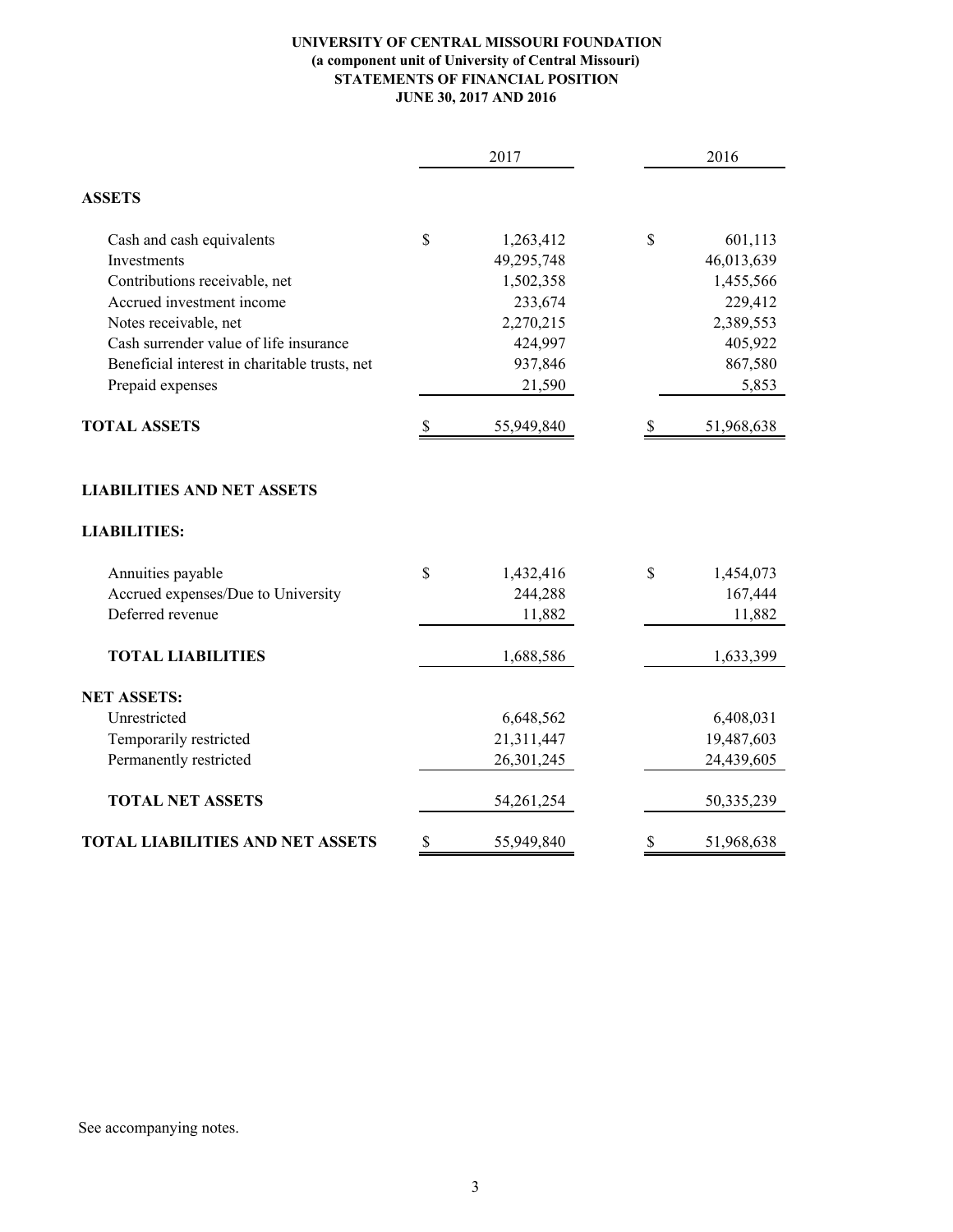#### **UNIVERSITY OF CENTRAL MISSOURI FOUNDATION (a component unit of University of Central Missouri) STATEMENTS OF ACTIVITIES AND CHANGES IN NET ASSETS For the Year Ended June 30, 2017 and 2016**

|                                                                                                |              |                     |              |                                         |    |                                  |              |              |               |            | <b>Totals</b> |  |
|------------------------------------------------------------------------------------------------|--------------|---------------------|--------------|-----------------------------------------|----|----------------------------------|--------------|--------------|---------------|------------|---------------|--|
|                                                                                                |              | <b>Unrestricted</b> |              | <b>Temporarily</b><br><b>Restricted</b> |    | Permanently<br><b>Restricted</b> |              | 2017         |               | 2016       |               |  |
| <b>REVENUES AND OTHER SUPPORT:</b>                                                             |              |                     |              |                                         |    |                                  |              |              |               |            |               |  |
| Gifts                                                                                          | $\mathbb{S}$ | 386,159             | $\mathbb{S}$ | 1,759,345                               | \$ | 1,605,503                        | $\mathbb{S}$ | 3,751,007    | $\mathsf{\$}$ | 4,946,592  |               |  |
| In-kind gifts                                                                                  |              | 877,655             |              | 683,365                                 |    |                                  |              | 1,561,020    |               | 1,279,258  |               |  |
| Other income                                                                                   |              | 12,962              |              | 107,012                                 |    |                                  |              | 119,974      |               | 120,008    |               |  |
| Investment income                                                                              |              | 156,229             |              | 924,908                                 |    |                                  |              | 1,081,137    |               | 1,023,586  |               |  |
| Net realized $\&$ unrealized gain (loss) on investments                                        |              |                     |              |                                         |    |                                  |              |              |               |            |               |  |
| and beneficial interests in trusts                                                             |              | 285,730             |              | 2,823,168                               |    | 69,620                           |              | 3,178,518    |               | (989, 978) |               |  |
| Net assets released from restrictions                                                          |              | 4,124,796           |              | (4, 124, 796)                           |    |                                  |              |              |               |            |               |  |
|                                                                                                |              |                     |              |                                         |    |                                  |              |              |               |            |               |  |
| Total revenues and other support                                                               |              | 5,843,531           |              | 2,173,002                               |    | 1,675,123                        |              | 9,691,656    |               | 6,379,466  |               |  |
| <b>EXPENSES</b>                                                                                |              |                     |              |                                         |    |                                  |              |              |               |            |               |  |
| Foundation Expenses                                                                            |              |                     |              |                                         |    |                                  |              |              |               |            |               |  |
| General administrative expenses                                                                |              | 712,744             |              |                                         |    |                                  |              | 712,744      |               | 602,092    |               |  |
| Fundraising expense                                                                            |              | 1,200,229           |              |                                         |    |                                  |              | 1,200,229    |               | 953,020    |               |  |
| <b>Total Foundation expenses</b>                                                               |              | 1,912,973           |              |                                         |    |                                  |              | 1,912,973    |               | 1,555,112  |               |  |
| Contributions to the University for the following purposes:                                    |              |                     |              |                                         |    |                                  |              |              |               |            |               |  |
| Program expenses -                                                                             |              |                     |              |                                         |    |                                  |              |              |               |            |               |  |
| Scholarships                                                                                   |              | 1,265,857           |              |                                         |    |                                  |              | 1,265,857    |               | 1,149,039  |               |  |
| Academic support - TV                                                                          |              | 340,363             |              |                                         |    |                                  |              | 340,363      |               | 335,810    |               |  |
| Student Services - athletics                                                                   |              | 868,881             |              |                                         |    |                                  |              | 868,881      |               | 620,690    |               |  |
| Instruction and other departmental                                                             |              | 863,730             |              |                                         |    |                                  |              | 863,730      |               | 416,361    |               |  |
| Support services -                                                                             |              |                     |              |                                         |    |                                  |              |              |               |            |               |  |
| Institutional support - plant facilities                                                       |              | 680,453             |              |                                         |    |                                  |              | 680,453      |               | 1,387,922  |               |  |
| <b>Total contributions to the University</b>                                                   |              | 4,019,284           |              |                                         |    |                                  |              | 4,019,284    |               | 3,909,822  |               |  |
| <b>TOTAL EXPENSES</b>                                                                          |              | 5,932,257           |              |                                         |    |                                  |              | 5,932,257    |               | 5,464,934  |               |  |
| <b>INCREASE (DECREASE) IN NET ASSETS BEFORE</b>                                                |              |                     |              |                                         |    |                                  |              |              |               |            |               |  |
| <b>OTHER CHANGES</b>                                                                           |              | (88, 726)           |              | 2,173,002                               |    | 1,675,123                        |              | 3,759,399    |               | 914,532    |               |  |
|                                                                                                |              |                     |              |                                         |    |                                  |              |              |               |            |               |  |
| <b>OTHER INCREASES (DECREASES):</b><br>Adjustments to actuarial liability of annuities payable |              |                     |              | 53,363                                  |    | 119,332                          |              | 172,695      |               | (130, 044) |               |  |
| Other                                                                                          |              |                     |              |                                         |    |                                  |              |              |               |            |               |  |
|                                                                                                |              | 329,257             |              | (402, 521)                              |    | 67,185                           |              | (6,079)      |               | 4,253      |               |  |
|                                                                                                |              | 329,257             |              | (349, 158)                              |    | 186,517                          |              | 166,616      |               | (125,791)  |               |  |
| <b>INCREASE (DECREASE) IN NET ASSETS</b>                                                       |              | 240,531             |              | 1,823,844                               |    | 1,861,640                        |              | 3,926,015    |               | 788,741    |               |  |
| <b>NET ASSETS - Beginning of Year</b>                                                          |              | 6,408,031           |              | 19,487,603                              |    | 24,439,605                       |              | 50,335,239   |               | 49,546,498 |               |  |
| <b>NET ASSETS - End of Year</b>                                                                | \$           | 6,648,562           | \$           | 21,311,447                              | \$ | 26,301,245                       | \$           | 54, 261, 254 | \$            | 50,335,239 |               |  |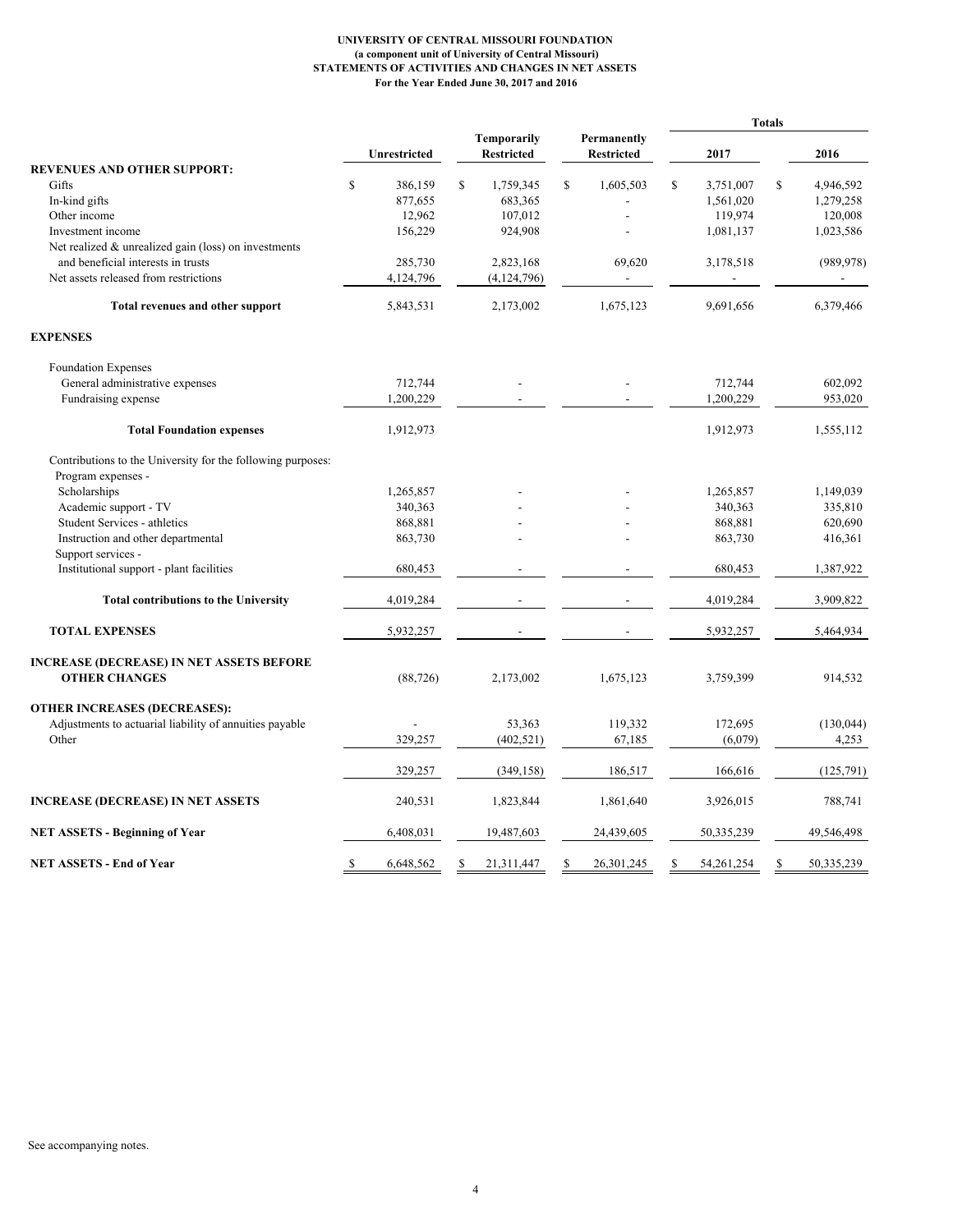#### **UNIVERSITY OF CENTRAL MISSOURI FOUNDATION (a component unit of University of Central Missouri) STATEMENT OF ACTIVITIES AND CHANGE IN NET ASSETS For the Year Ended June 30, 2016**

|                                                                  |               | Unrestricted       | <b>Temporarily</b><br><b>Restricted</b> |    | Permanently<br><b>Restricted</b> | <b>Total</b>       |
|------------------------------------------------------------------|---------------|--------------------|-----------------------------------------|----|----------------------------------|--------------------|
| <b>REVENUES AND OTHER SUPPORT:</b>                               |               |                    |                                         |    |                                  |                    |
| Gifts                                                            | \$            | 237,651            | \$<br>3,387,606                         | \$ | 1,321,335                        | \$<br>4,946,592    |
| In-kind gifts                                                    |               | 918,030            | 361,228                                 |    |                                  | 1,279,258          |
| Other income                                                     |               | 13,893             | 106,115                                 |    |                                  | 120,008            |
| Investment income                                                |               | 206,627            | 816,959                                 |    |                                  | 1,023,586          |
| Net realized $\&$ unrealized gain (loss) on investments          |               |                    |                                         |    |                                  |                    |
| and beneficial interests in trusts                               |               | 34,309             | (971, 612)                              |    | (52, 675)                        | (989, 978)         |
| Net assets released from restrictions                            |               | 3,876,372          | (3,876,372)                             |    |                                  |                    |
| Total revenues and other support                                 |               | 5,286,882          | (176,076)                               |    | 1,268,660                        | 6,379,466          |
| Foundation Expenses                                              |               |                    |                                         |    |                                  |                    |
| General administrative expenses                                  |               | 602,092            |                                         |    |                                  | 602,092            |
| Fundraising expense                                              |               | 953,020            |                                         |    |                                  | 953,020            |
| <b>Total Foundation expenses</b>                                 |               | 1,555,112          |                                         |    |                                  | 1,555,112          |
| Contributions to the University for the following purposes:      |               |                    |                                         |    |                                  |                    |
| Program expenses -<br>Scholarships                               |               |                    |                                         |    |                                  |                    |
|                                                                  |               | 1,149,039          |                                         |    |                                  | 1,149,039          |
| Academic support - TV<br>Student Services - athletics            |               | 335,810<br>620,690 |                                         |    |                                  | 335,810<br>620,690 |
|                                                                  |               |                    |                                         |    |                                  |                    |
| Instruction and other departmental                               |               | 416,361            |                                         |    |                                  | 416,361            |
| Support services -                                               |               |                    |                                         |    |                                  |                    |
| Institutional support - plant facilities                         |               | 1,387,922          |                                         |    |                                  | 1,387,922          |
| <b>Total contributions to the University</b>                     |               | 3,909,822          |                                         |    |                                  | 3,909,822          |
| <b>TOTAL EXPENSES</b>                                            |               | 5,464,934          |                                         |    |                                  | 5,464,934          |
| INCREASE (DECREASE) IN NET ASSETS BEFORE<br><b>OTHER CHANGES</b> |               | (178, 052)         | (176, 076)                              |    | 1,268,660                        | 914,532            |
| <b>OTHER INCREASES (DECREASES):</b>                              |               |                    |                                         |    |                                  |                    |
| Adjustments to actuarial liability of annuities payable          |               |                    | (95, 032)                               |    | (35,012)                         | (130, 044)         |
| Other                                                            |               | 469,945            | (792, 859)                              |    | 327,167                          | 4,253              |
|                                                                  |               | 469,945            | (887, 891)                              |    | 292,155                          | (125,791)          |
| <b>INCREASE (DECREASE) IN NET ASSETS</b>                         |               | 291,893            | (1,063,967)                             |    | 1,560,815                        | 788,741            |
| <b>NET ASSETS - Beginning of Year</b>                            |               | 6,116,138          | 20,551,570                              |    | 22,878,790                       | 49,546,498         |
| NET ASSETS - End of Year                                         | <sup>\$</sup> | 6,408,031          | \$<br>19,487,603                        | S  | 24,439,605                       | \$<br>50,335,239   |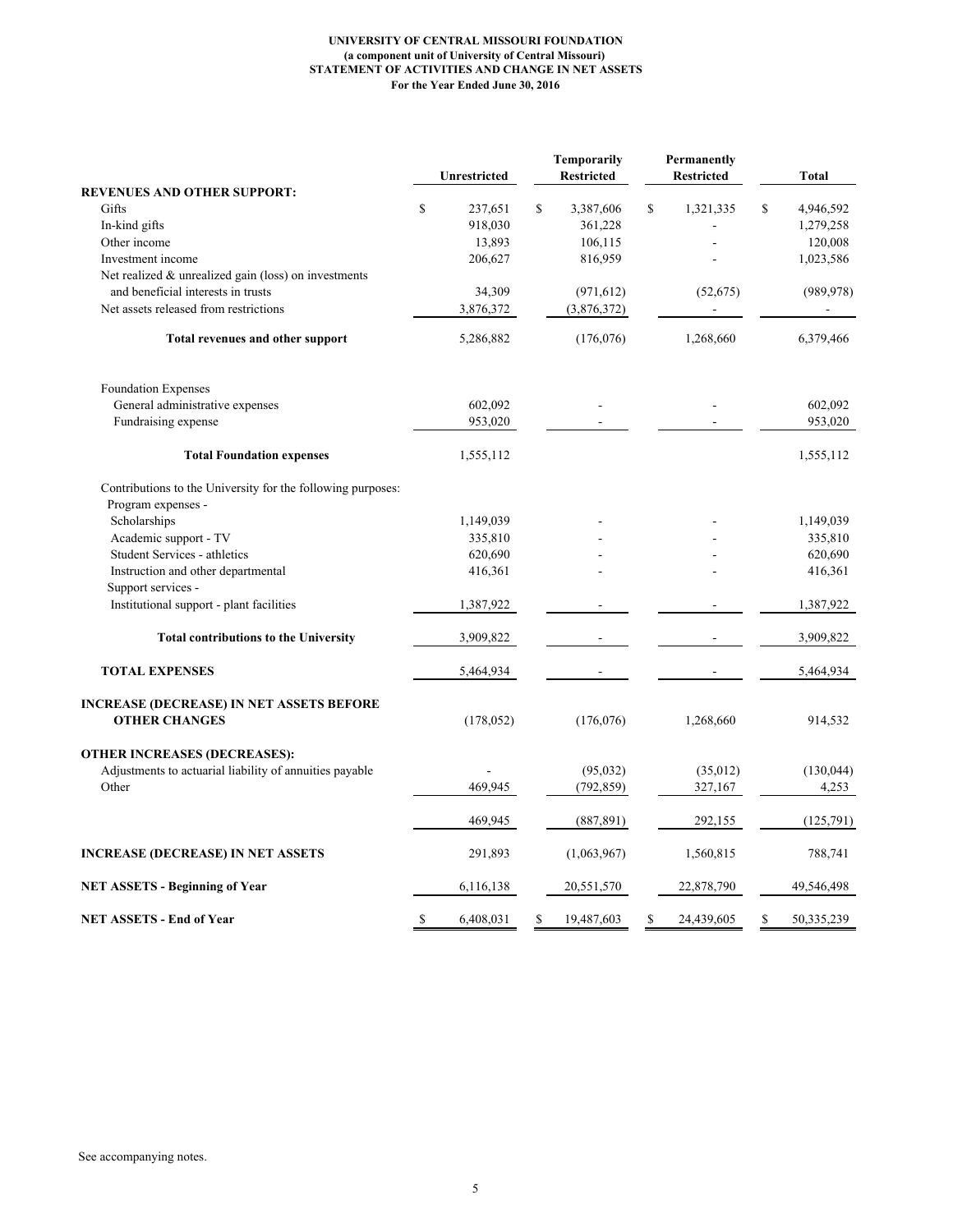#### **UNIVERSITY OF CENTRAL MISSOURI FOUNDATION (a component unit of University of Central Missouri) STATEMENTS OF CASH FLOWS FOR THE YEARS ENDED JUNE 30, 2017 AND 2016**

|                                                             |               | 2017                |    | 2016           |
|-------------------------------------------------------------|---------------|---------------------|----|----------------|
| <b>CASH FLOWS FROM OPERATING ACTIVITIES:</b>                |               |                     |    |                |
| Increase in net assets                                      | \$            | 3,926,015           | \$ | 788,741        |
| Adjustments to reconcile increase in net assets to net cash |               |                     |    |                |
| provided by operating activities:                           |               |                     |    |                |
| Net realized and unrealized gain on investments             |               | (3,108,252)         |    | (954,680)      |
| Actuarial adjustment to annuity liability                   |               |                     |    |                |
| Other decreases                                             |               | (172, 695)<br>6,079 |    | 130,043        |
|                                                             |               |                     |    | (4,252)        |
| (Increase) decrease in assets                               |               |                     |    |                |
| Notes receivable, net                                       |               | 119,338             |    | (2,389,553)    |
| Contrinbutions receivable, net<br>Accrued investment income |               | (46, 792)           |    | 592,039        |
|                                                             |               | (4,262)             |    | (90, 234)      |
| Cash surrender value of life insurance                      |               | (19,075)            |    | (18,039)       |
| Beneficial interest in charitable trusts                    |               | (70, 266)           |    | 35,298         |
| Prepaid expenses                                            |               | (15,736)            |    | 1,504          |
| Increase (decrease) in liabilities                          |               |                     |    |                |
| Annuities payable                                           |               | (21,657)            |    | (15,395)       |
| Accrued expenses                                            |               | 76,844              |    | (182, 235)     |
| Deferred revenue                                            |               | ÷,                  |    |                |
| Net cash provided by operating activities                   |               | 669,541             |    | (2,106,763)    |
| <b>CASH FLOWS FROM INVESTING ACTIVITIES:</b>                |               |                     |    |                |
| Purchase of investments                                     |               | (11, 396, 556)      |    | (12, 454, 550) |
| Proceeds from sale or maturity of investments               |               | 11,389,314          |    | 13,839,386     |
|                                                             |               |                     |    |                |
| Net cash used in investing activities                       |               | (7,242)             |    | 1,384,836      |
| NET INCREASE IN CASH AND CASH EQUIVALENTS                   |               | 662,299             |    | (721, 927)     |
| CASH AND CASH EQUIVALENTS, Beginning of year                |               | 601,113             |    | 1,323,040      |
| CASH AND CASH EQUIVALENTS, End of year                      | <sup>\$</sup> | 1,263,412           | S  | 601,113        |
| SUPPLEMENTAL DISCLOSURES OF CASH FLOW INFORMATION:          |               |                     |    |                |
| In-kind gifts included in program and support services      | \$            | 1,561,020           | \$ | 1,279,258      |

| In King girls included in program and support services |         | .       |
|--------------------------------------------------------|---------|---------|
| Gifts of noncash investments                           | 471 197 | 815.441 |
|                                                        |         |         |

See accompanying notes.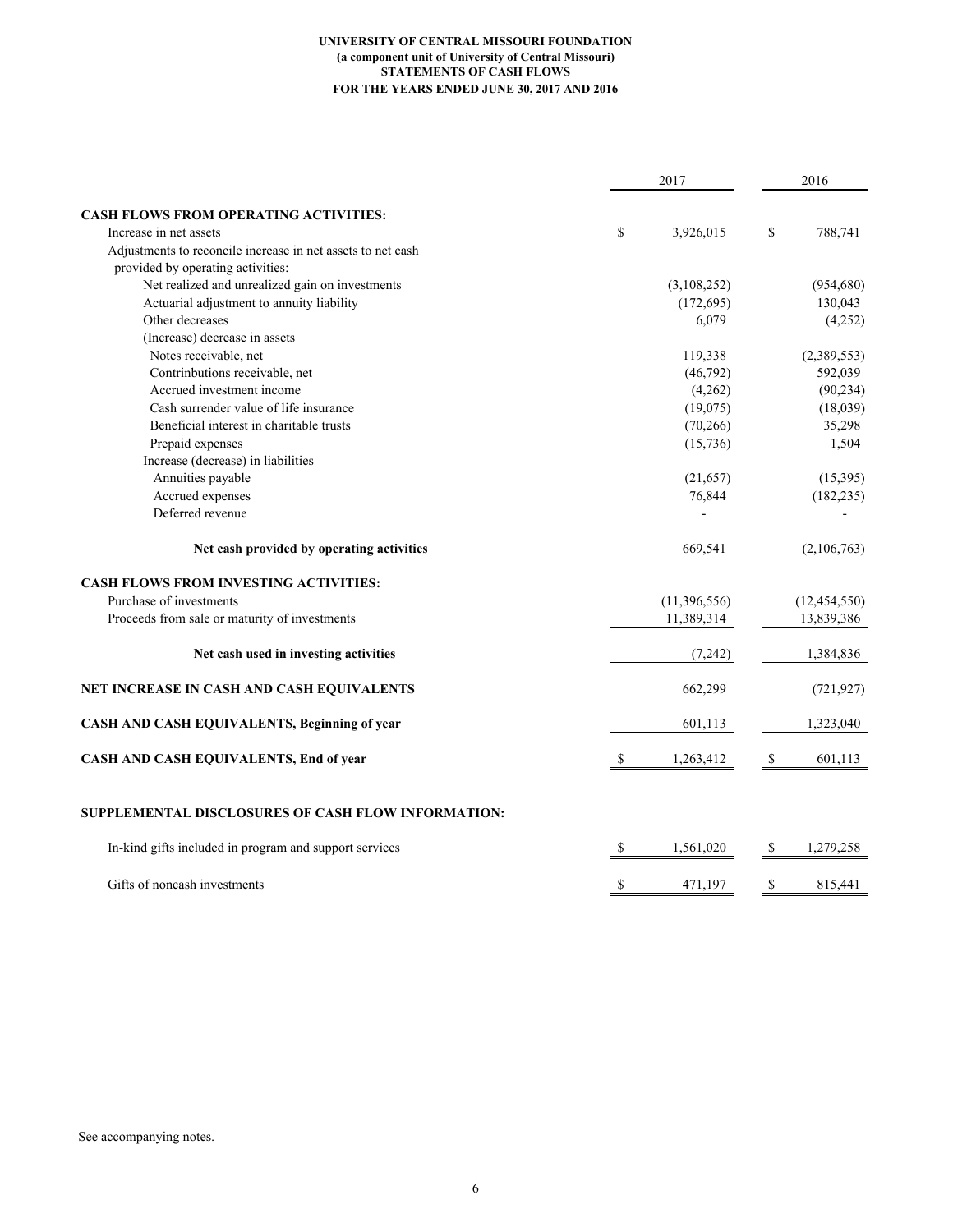### **NOTES TO FINANCIAL STATEMENTS**

#### **June 30, 2017 and 2016**

### **NOTE A - ORGANIZATION**

The University of Central Missouri Foundation (the Foundation) is a not-for-profit corporation formed in 1979 to promote the educational, benevolent, and research purposes of the University of Central Missouri (the University). The primary purpose of the Foundation is to solicit gifts from individuals and businesses for the benefit of the University. These gifts are utilized to provide scholarships to students and financial support to various University programs in order to continue to offer a high-quality education to the students of the University.

#### **NOTE B - SUMMARY OF SIGNIFICANT ACCOUNTING POLICIES**

#### 1. *Basis of Accounting*

The Foundation's financial statements are presented in accordance with accounting principles generally accepted in the United States of America (U.S. GAAP) on an accrual basis. Consequently, revenues and gains are recognized when earned, and expenses and losses are recognized when incurred.

The financial statements of the Foundation are presented in accordance with the provisions of Statement of Financial Accounting Standards ASC 958, *Not-for-Profit Entities*. ASC 958 requires the Foundation to distinguish between contributions that increase permanently restricted net assets, temporarily restricted net assets, and unrestricted net assets. It also requires recognition of contributions, including contributed services meeting certain criteria, at fair values. In addition, it establishes standards for external financial statements of not-forprofit organizations and requires a statement of financial position, a statement of activities and change in net assets, and a statement of cash flows.

#### 2. *Cash and Cash Equivalents*

Cash and cash equivalents consist of cash, money market funds, repurchase agreements, shortterm commercial paper, and certain government securities. The Foundation considers investments with maturities of three months or less at the time of purchase to be cash equivalents.

#### 3. *Investments*

Investments in equity and debt securities are stated at estimated fair value based on quoted market prices at each year end. Investments in real estate held by the Foundation for probable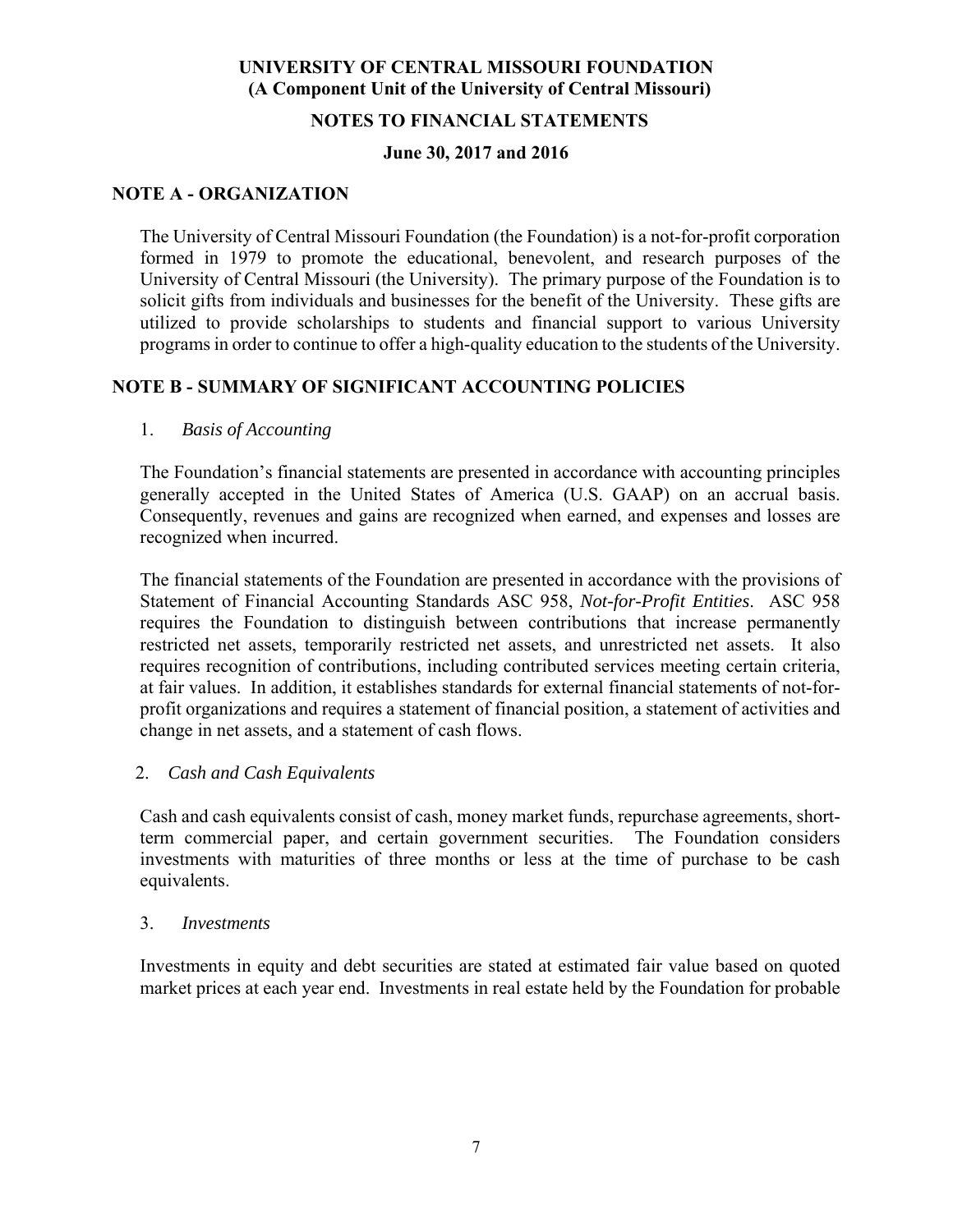### **NOTES TO FINANCIAL STATEMENTS**

#### **June 30, 2017 and 2016**

### **NOTE B - SUMMARY OF SIGNIFICANT ACCOUNTING POLICIES – Continued**

#### 3. *Investments – Continued*

future use toward charitable purposes are carried at estimated fair value. Gains or losses that result from market fluctuations occur and are recorded. Realized gains or losses resulting from sales of securities are calculated on an adjusted cost basis. Adjusted cost for this purpose is the estimated fair value of the security at the beginning of the year, or the cost if purchased during the year. Dividend and interest income is accrued when earned. Investment expenses of \$107,516 and \$100,508 are netted against investment income on the statements of activities and changes in net assets for the years ended June 30, 2017 and 2016, respectively.

Where permitted by gift agreement and/or applicable regulations, certain assets are included in one of three investment pools. Pooled investments and allocation of pooled investment income are accounted for using the unit market value method.

Realized gains and losses from the sale or disposition of investments and other non-cash assets are accounted for within the unrestricted net asset class or the temporarily or permanently restricted net asset classes, if so stipulated by the donor of such assets.

Unrealized appreciation/depreciation from certain investments in securities and ordinary income earned from investments and similar sources is accounted for in the same manner as realized gains and losses.

### 4. *Concentrations of credit and market risk*

The Foundation invests in various investment securities. Investment securities are subject to various risks, such as interest rate risk, credit risk and overall market volatility. Due to the level of risk associated with certain investment securities, it is reasonably possible that changes in the value of investment securities will occur in the near term and that such change could materially affect the amounts reported in the financial statements. The Foundation has established guidelines to mitigate these risks as described below. These guidelines are periodically reviewed and modified when necessary.

### 5. *Management of Pooled Investments*

The Foundation manages three separate investment pools designated as Pool A, Pool B, and Pool C. Pooled investments and allocation of pooled investment income are accounted for using the unit market value method. For Pool A, the annual earnings are accumulated and an annual payout is calculated based on a Board approved spending rate that is applied to the average market value of Pool A funds.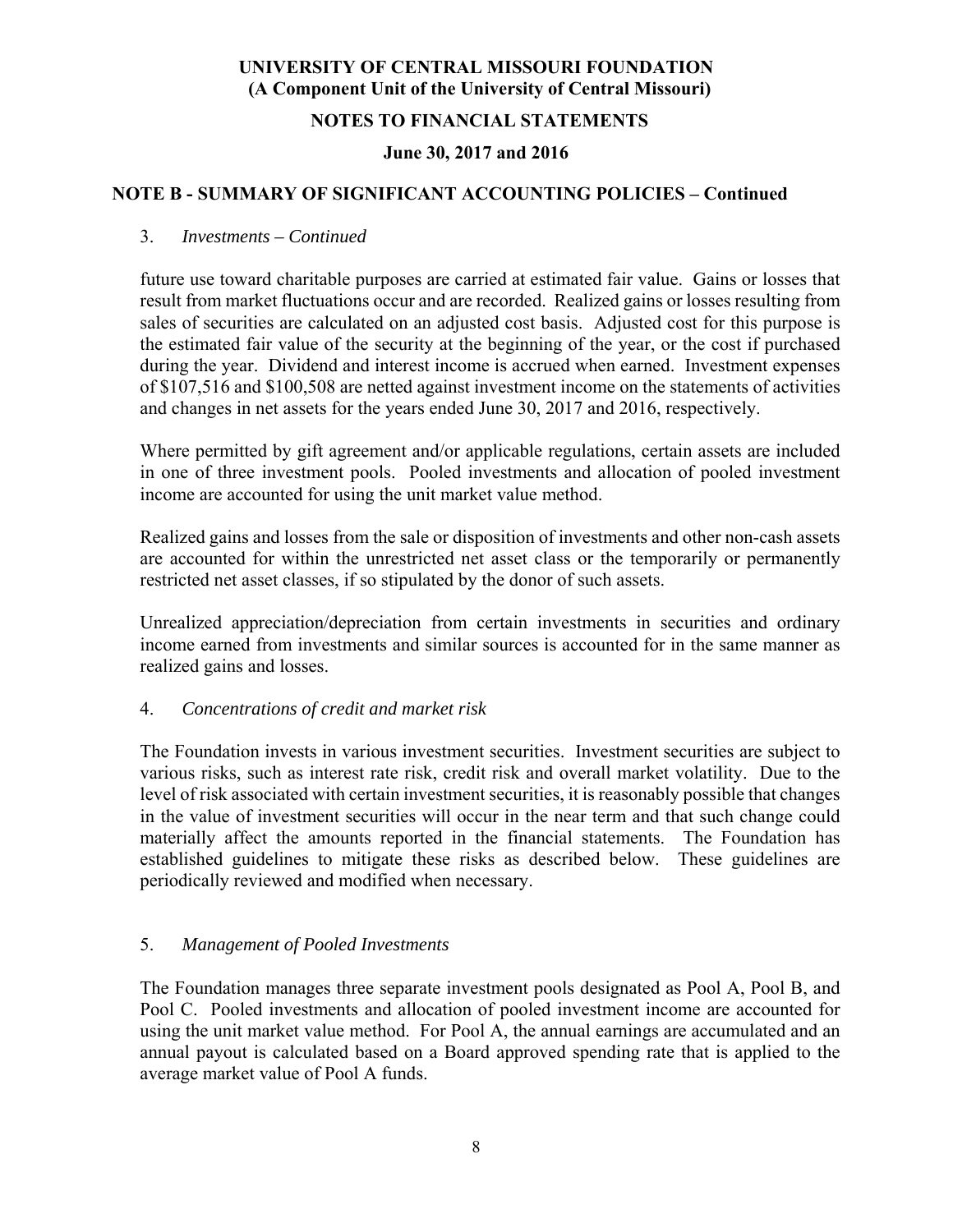### **NOTES TO FINANCIAL STATEMENTS**

#### **June 30, 2017 and 2016**

### **NOTE B - SUMMARY OF SIGNIFICANT ACCOUNTING POLICIES - Continued**

#### 5. *Management of Pooled Investments – Continued*

Earnings in excess of the annual payout are accumulated to be used as payouts for future years. The approved spending rate to fund programs, projects and scholarships was 3.75% and 3.66% for fiscal years 2017 and 2016, respectively.

Pool A consists of endowment funds, as well as other funds functioning as endowments, permanently restricted funds, temporarily restricted funds, and unrestricted funds. These funds are invested for capital appreciation in anticipation of greater long-term returns recognizing that current yields from interest and dividends may be lower than the total payout. Using the total rate of return methodology, when ordinary income generated by Pool A is insufficient to provide the full amount of the total payout, the remainder may be appropriated from Pool A's accumulated undistributed realized gains. In no event will the payout cause the endowment funds to decrease below the original corpus of the endowment.

Pool B consists of funds from charitable remainder annuity trusts that are invested with a goal of meeting the specified distribution amounts as provided in the trust agreements.

Pool C consists of funds from charitable gift annuities that are invested with a goal of meeting the specified distribution amounts as provided in the gift annuity agreements.

The State of Missouri adopted the Uniform Prudent Management of Institutional Funds Act (the UPMIFA) effective August 28, 2009. In previous fiscal years, the Foundation was required to follow the Uniform Management of Institutional Funds Act (UMIFA). UPMIFA provides uniform and fundamental rules for the prudent investment of funds held by charitable institutions and the expenditure of funds donated as endowments to those institutions.

The following is a summary of the Foundation's investment and spending policies for funds functioning as endowments as adopted to comply with UPMIFA requirements:

The primary objectives of the investment policy are to: (A) maintain intergenerational equity as measured by achieving a real long-term return after total spending that at least equals inflation; (B) create investment returns to meet the current and future program or expenditure needs designated by donors; (C) create a flow of investment returns to assist the Board of Directors in funding operating expenses of the Foundation, including sufficiently building operating reserves for future use; and (D) maximize risk-adjusted returns. The objectives of the spending policy are to: (A) provide consistent funding for programs, projects or scholarships as designated by the donor(s); (B) provide for annual assessments for operating reserves and expenses; and (C) provide for long-term growth of the corpus of the investments.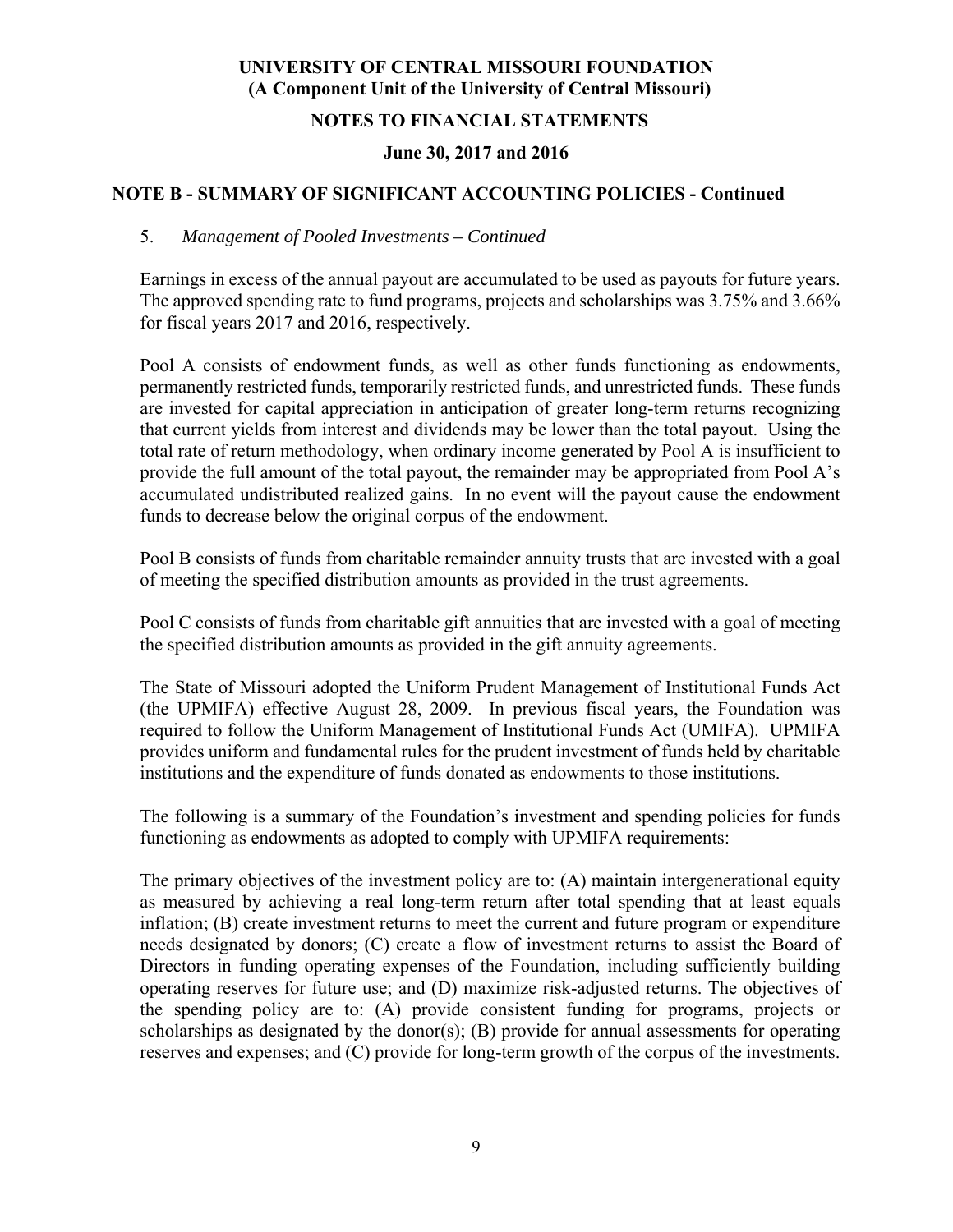### **NOTES TO FINANCIAL STATEMENTS**

#### **June 30, 2017 and 2016**

### **NOTE B - SUMMARY OF SIGNIFICANT ACCOUNTING POLICIES - Continued**

#### 5. *Management of Pooled Investments - Continued*

The portfolio should be diversified both as to fixed income and equity holdings; the purpose of such diversification is to provide reasonable assurance that no single security or class of securities will have a disproportionate impact on the total portfolio.

The equity component of the portfolio shall range from 30% to 70%, the fixed income component shall range from 20% to 50%, alternative investments shall range from 10% to 20% and cash and cash equivalents shall range from 0% to 5%.

The Foundation's spending policy allows for an annual distribution to scholarship and continuing project funds based upon a calculated 12-quarter rolling average market value of the portfolio times the payout rate approved by the Board. The Committee to the Board reviews the performance of the Funds Functioning as Endowments portfolio each year and establishes a payout rate in January for the next fiscal year. The total distribution for spending may include appropriations for operating reserves and expenses.

The following is a summary of the Foundation's investment and spending policies for splitinterest agreements intended to apply to the charitable gift annuity and trust investment assets:

The primary objectives of the investment policy are to: (A) invest the entire gift in order to make the required annuity payments; (B) maximize return within a reasonable and prudent level of risk; and (C) maintain an appropriate asset allocation that is compatible with the required annuity payments, while still having the potential to retain at least 50% of the initial gift if the donor(s) live to their life expectancy.

The equity component of the portfolio shall range from 35% to 75%, the fixed income component shall range from 20% to 50%, alternative investments shall range from 0% to 10% and the cash component shall range from 5% to 15%.

All spending will be based on the contractual requirements of each charitable gift annuity and trust agreement.

The following is a summary of the investment policy for expendable funds:

The primary objectives of the investment policy are: (A) the preservation of capital while attempting to keep up with inflation; (B) the maximization of returns with minimal levels of risk; and (C) the management of liquidity requirements.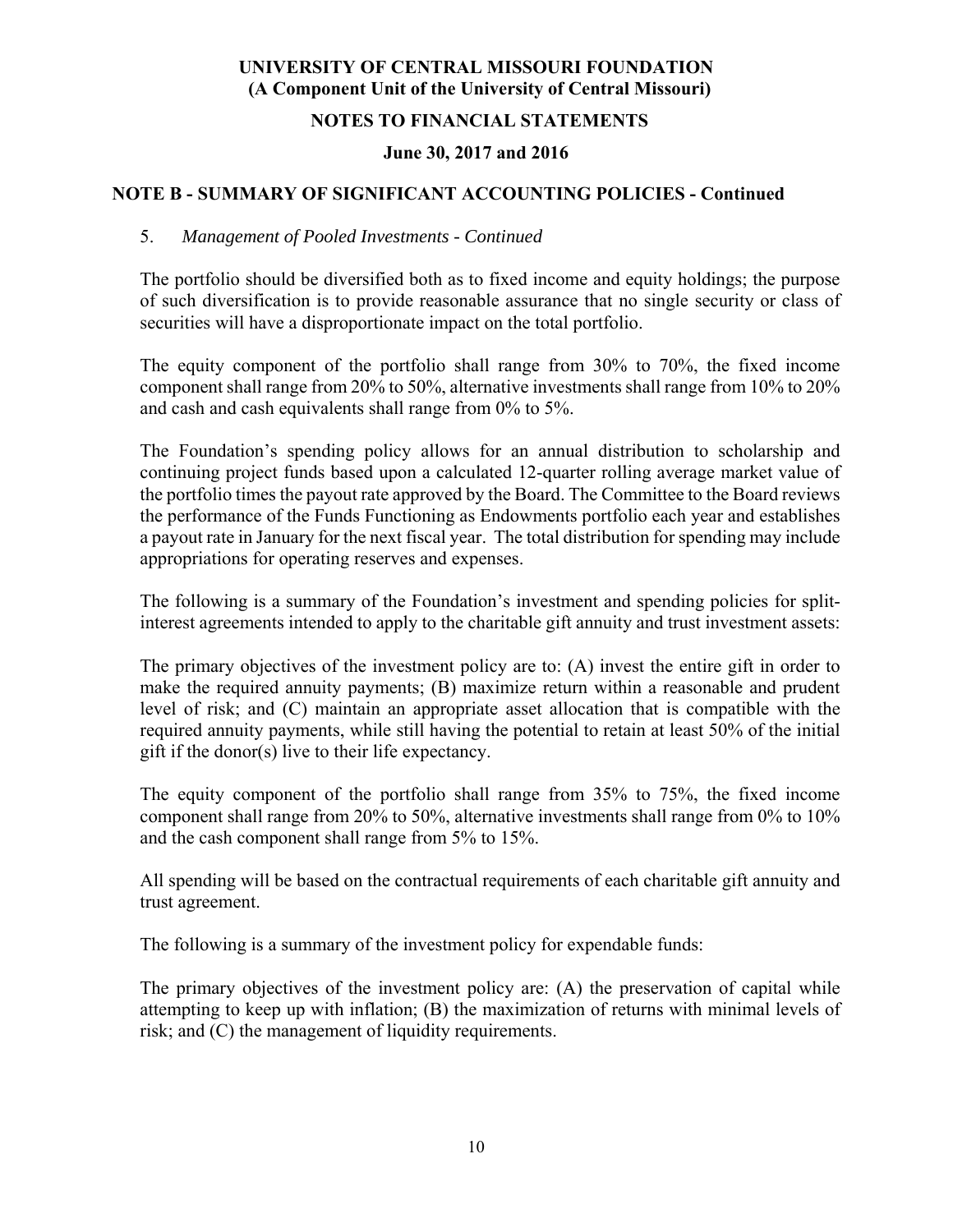### **NOTES TO FINANCIAL STATEMENTS**

### **June 30, 2017 and 2016**

### **NOTE B - SUMMARY OF SIGNIFICANT ACCOUNTING POLICIES - Continued**

### 5. *Management of Pooled Investments – Continued*

The equity component of the portfolio shall range from 0% to 18%, the fixed income component shall range from 75% to 100%, alternative investments shall range from 0% to 7% and the cash component shall range from 0% to 5%.

Spending of expendable funds will be governed by the intent of donors.

### 6. *Revenue Recognition*

Unconditional promises to give cash and other assets are reported at fair value at the date the promise is received. All contributions and investment income are considered to be available for unrestricted use unless specifically restricted by the donor. Amounts received and investment income that is designated for future periods or restricted by the donor for specific purposes are reported as temporarily or permanently restricted support that increases those net asset classes. Conditional promises to give are not recognized until they become unconditional; that is, when the conditions on which they depend are substantially met.

### 7. *In-kind Gifts*

In-kind gifts are recorded as revenue and expense in the accompanying financial statements. These contributions consist of equipment, services, and materials and supplies, all of which are recorded at the estimated fair value.

Compensation and benefits for some University employees who provide services for the Foundation are paid by the University and are not reimbursed by the Foundation. The compensation and benefits for these employees is included in the accompanying statement of activities and changes in net assets as in-kind gifts and general administrative and fundraising expenses.

### 8. *Split Interest Agreements*

The Foundation has entered into split interest agreements, including a charitable remainder trust plan and a charitable gift annuity program. The Foundation has established a charitable remainder trust plan whereby donors may contribute assets to the Foundation in exchange for the right of a named beneficiary or beneficiaries to receive a fixed-dollar or a fixed-percentage annual return during their lifetimes. The Foundation has also established a charitable gift annuity program whereby, in exchange for a donor's contribution, the Foundation promises to make fixed payments for life to one or more annuitants. The amount paid is based on the age(s)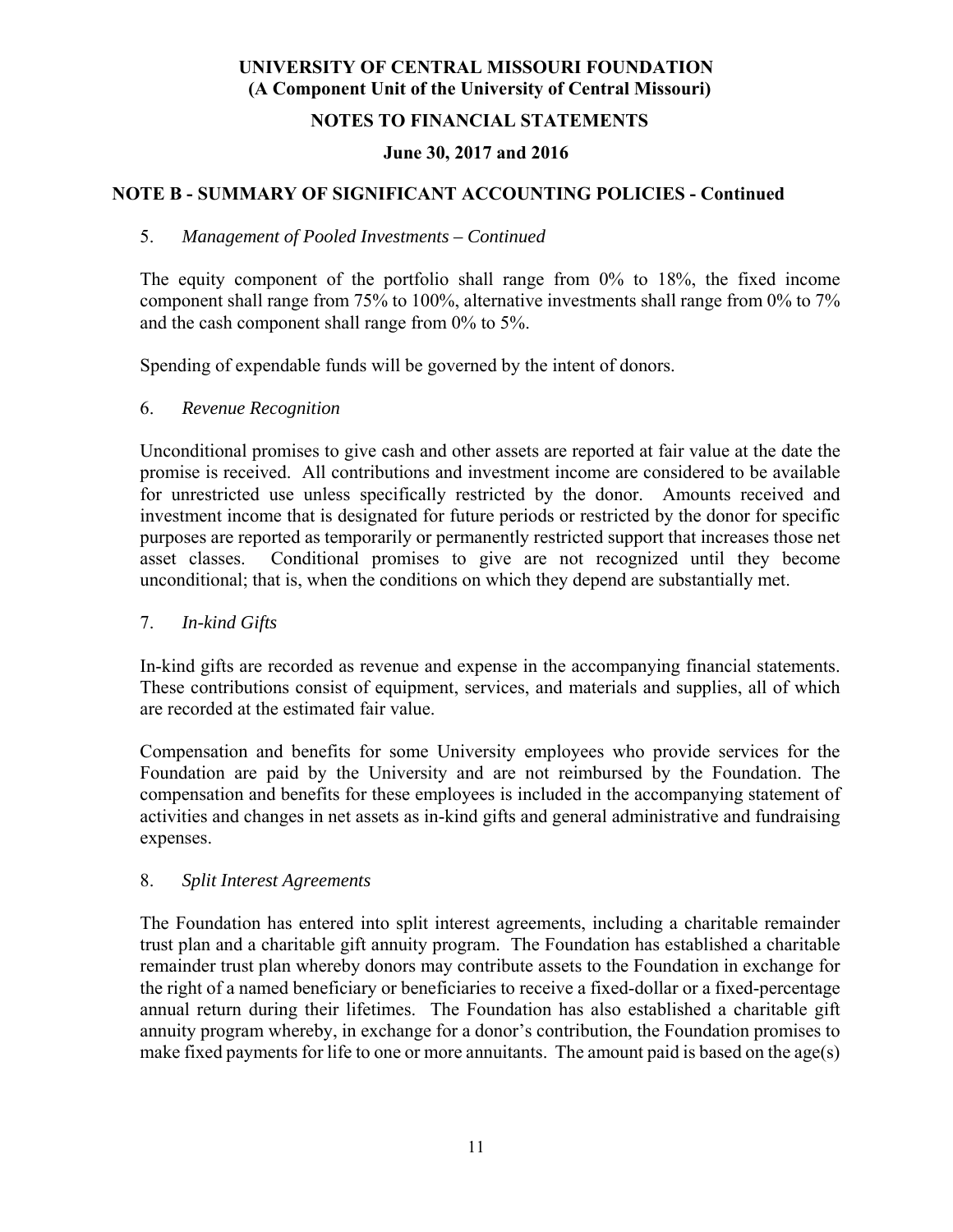#### **NOTES TO FINANCIAL STATEMENTS**

#### **June 30, 2017 and 2016**

#### **NOTE B - SUMMARY OF SIGNIFICANT ACCOUNTING POLICIES - Continued**

#### 8. *Split Interest Agreements – Continued*

of the annuitant(s), in accordance with the Foundation's rate schedule, which is based on actuarially determined life expectancy tables, trust asset growth assumptions, and discount rates ranging from 2.4% to 6.8%. The difference between the amount of the gift and the present value of the liability for future payments, determined on an actuarial basis, is recognized as a contribution at the date of the gift. Contributions related to split interest agreements, including trusts and unitrusts held by third party trustees, totaled \$83,388 and \$43,919 for the years ended June 30, 2017 and 2016, respectively. The gifts are classified as either temporary or permanently restricted assets based on how the remainder will be used at the termination of the annuity period per the individual agreements. The liability is revalued annually based upon actuarially computed present values, and any resulting actuarial gain or loss is recorded in the statements of activities and changes in net assets. The investments are held in separate accounts and follow the Investment and Spending Policies for Split-Interest Agreements as approved by the Board.

A summary of assets held and obligations related to split interest agreements is as follows as of June 30, 2017 and 2016.

|                                                | 2017        | 2016                  |
|------------------------------------------------|-------------|-----------------------|
| Assets                                         |             |                       |
| Charitable remainder trusts/unitrusts (Pool B) | \$1,585,301 | $\frac{1,551,125}{2}$ |
| Charitable gift annuities (Pool C)             | 877,683     | 694,127               |
|                                                | 2,462,984   | 2,245,252             |
| Liabilities                                    |             |                       |
| Split interest agreement obligations           | 1,030,966   | 1,044,449             |

In addition to the obligations for the split interest agreements, annuities payable also include the future obligation relating to the settlement of an estate gift. The present value of this liability was \$401,450 and \$409,624 for the years ended June 30, 2017 and 2016, respectively.

#### 9. *Unrestricted Net Assets*

The Foundation reports those assets whose use is not restricted by donors as unrestricted net assets. All contributions are considered to be available for unrestricted use unless specifically restricted by the donor.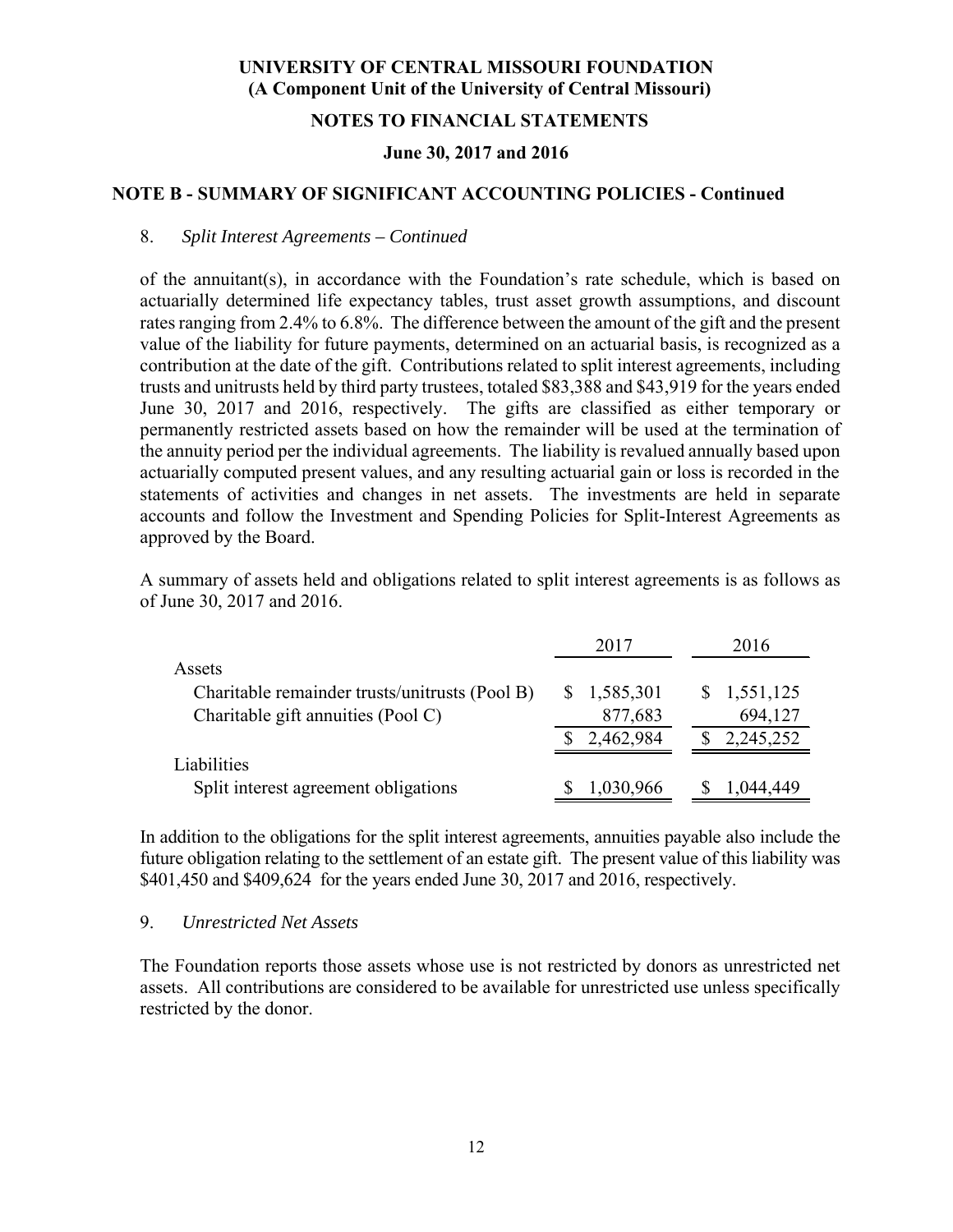### **NOTES TO FINANCIAL STATEMENTS**

#### **June 30, 2017 and 2016**

### **NOTE B - SUMMARY OF SIGNIFICANT ACCOUNTING POLICIES – Continued**

#### 10. *Temporarily Restricted Net Assets*

The Foundation reports gifts of cash and other assets as temporarily restricted support if they are received with donor stipulations that limit the use by time or purpose of the donated assets. When a donor restriction expires (that is, when a stipulated time restriction ends or purpose restriction is accomplished), temporarily restricted net assets are reclassified to unrestricted net assets and reported in the statements of activities as net assets released from restrictions. Contributions restricted for capital improvements are released to unrestricted revenue at the time the funds are expended for the specified improvement and reported in the statements of activities as net assets released from restrictions.

#### 11. *Permanently Restricted Net Assets*

Permanently restricted net assets are those which are subject to the restrictions of gift instruments requiring that the principal be invested in perpetuity and the income only be utilized for purposes specified by the donor.

#### 12. *Fundraising*

Costs of special events are recorded as an expense in fundraising expenses and the related revenue is included as contributions or other income in the statements of activities and change in net assets. Fundraising income from special events has been reported net of expenses that directly benefit donors. These expenses total \$78,688 and \$89,014 for the years ended June 30, 2017 and 2016, respectively.

### 13. *Tax-exempt Status*

The Internal Revenue Service has issued a determination letter that the Foundation is a nonprofit organization, as defined under Section  $501(c)(3)$  of the Internal Revenue Code. As such, the Foundation is generally exempt from income taxes. It is, however, required to file the information return, federal form 990, Return of Organization Exempt from Income Tax, and federal form 990-T to report unrelated business income.

### 14. *Use of Estimates*

The preparation of financial statements in conformity with accounting principles generally accepted in the United States of America requires management to make estimates and assumptions that affect the reported amounts of assets and liabilities, disclosure of contingent assets and liabilities at the date of the financial statements, and the reported amounts of revenues and expenses during the period. Actual results could differ from those estimates.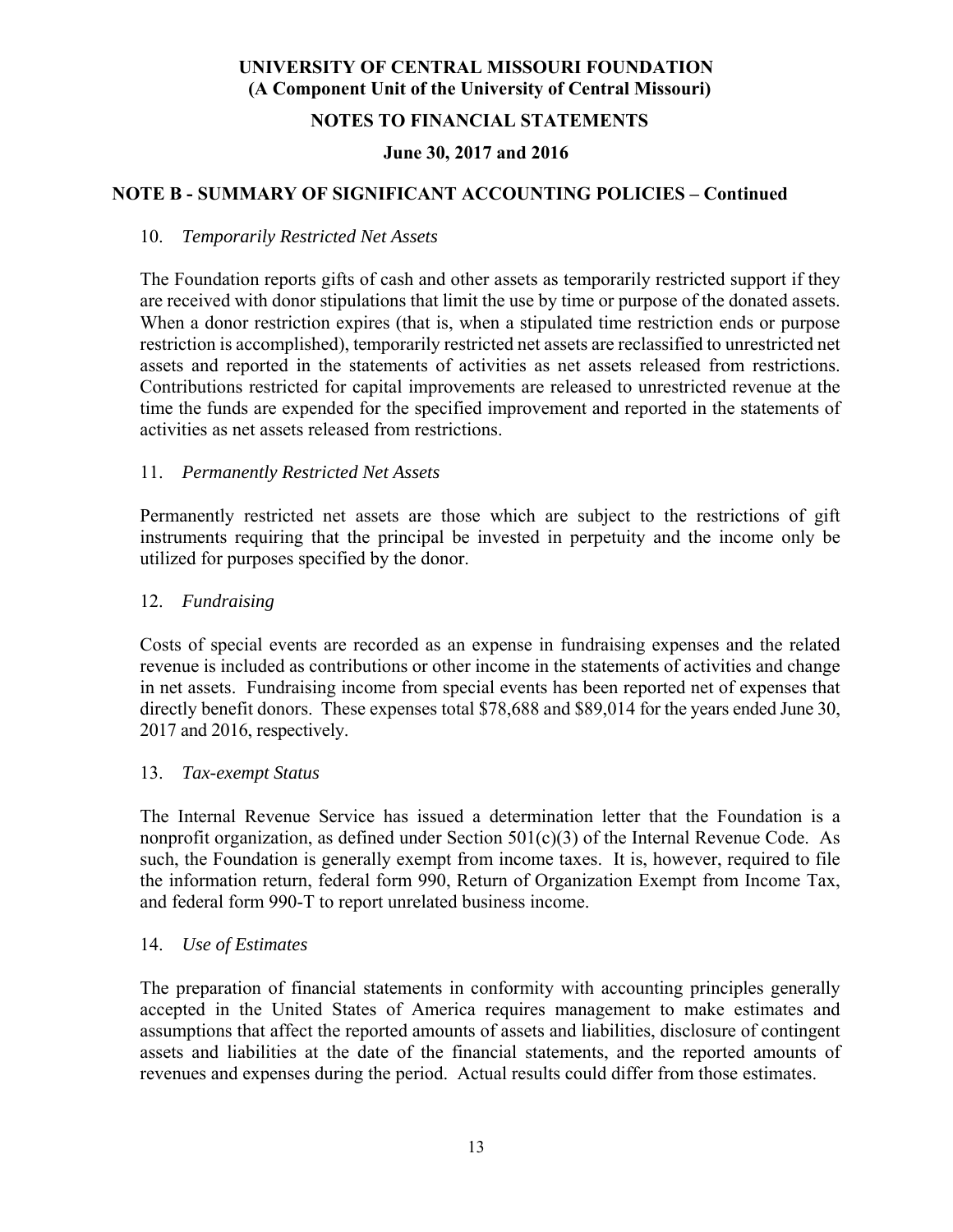#### **NOTES TO FINANCIAL STATEMENTS**

#### **June 30, 2017 and 2016**

#### **NOTE B - SUMMARY OF SIGNIFICANT ACCOUNTING POLICIES - Continued**

#### 15. *Fair Value Measurements*

The Foundation applies the provisions of Financial Accounting Standards Board (FASB) Accounting Standards Codification (ASC) Topic 820, *Fair Value Measurements and Disclosures*, with respect to financial assets and liabilities. ASC Topic 820 defines fair value, establishes a framework for measuring fair value, and expands disclosures about fair value measurements. Fair value under ASC Topic 820 is defined as the price that would be received to sell an asset or paid to transfer a liability in an orderly transaction between market participants at the measurement date.

#### 16. *Subsequent Event*

The Foundation has evaluated subsequent events through September 8, 2017, the date the financial statements were available to be issued. No subsequent events were noted.

#### **NOTE C - CASH AND CASH EQUIVALENTS**

The following summary reflects the cash and cash equivalents held by the Foundation at June 30, 2017 and 2016.

|                             | 2017                  |  | 2016    |
|-----------------------------|-----------------------|--|---------|
| Central Bank of Warrensburg | 248,593               |  | 260,416 |
| Commerce Trust Co.          | 1,014,819             |  | 340,697 |
|                             | $\frac{1,263,412}{2}$ |  | 601,113 |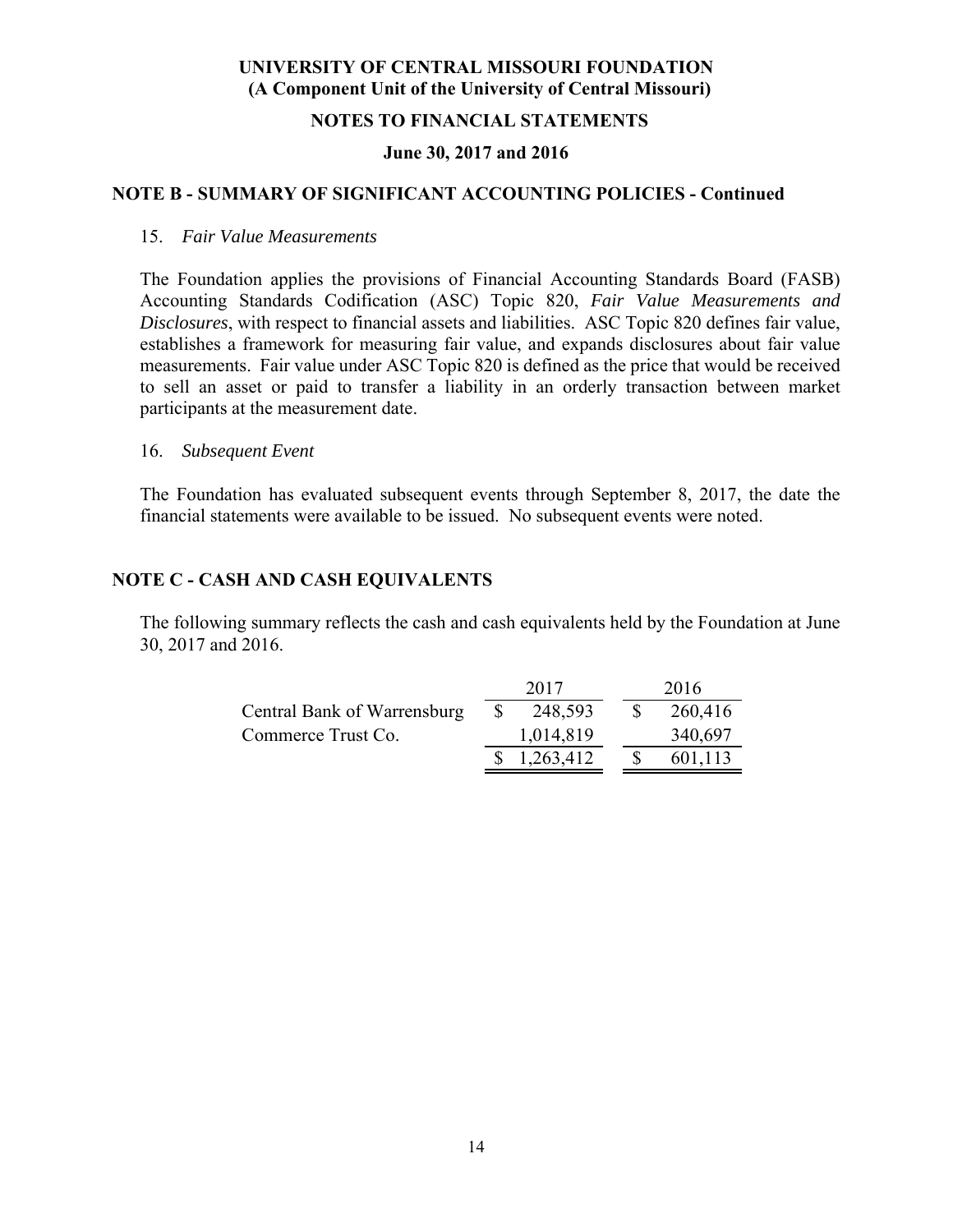### **NOTES TO FINANCIAL STATEMENTS**

### **June 30, 2017 and 2016**

### **NOTE D - INVESTMENTS**

The Foundation's investment portfolio consists of the following:

|                                   | June 30, 2017   |                 |
|-----------------------------------|-----------------|-----------------|
|                                   | Adjusted        | Fair            |
|                                   | cost            | value           |
| Domestic equity                   | 15,691,791<br>S | 20,062,510<br>S |
| International equity              | 6,496,481       | 6,987,399       |
| Fixed income                      | 18, 134, 838    | 18,117,791      |
| Alternative                       | 3,664,241       | 3,532,836       |
| Real estate investment trust      | 236,769         | 281,212         |
| Real estate held as an investment | 301,492         | 314,000         |
|                                   | 44,525,612      | 49,295,748      |

|                                   |                 | June 30, 2016    |
|-----------------------------------|-----------------|------------------|
|                                   | Adjusted        | Fair             |
|                                   | cost            | value            |
| Domestic equity                   | 16,051,769<br>S | 18,606,988<br>\$ |
| International equity              | 4,444,859       | 3,916,420        |
| Fixed income                      | 18,904,227      | 19,265,907       |
| Alternative                       | 3,454,236       | 3,476,581        |
| Real estate investment trust      | 635,977         | 433,743          |
| Real estate held as an investment | 301,492         | 314,000          |
|                                   | 43,792,560      | 46,013,639       |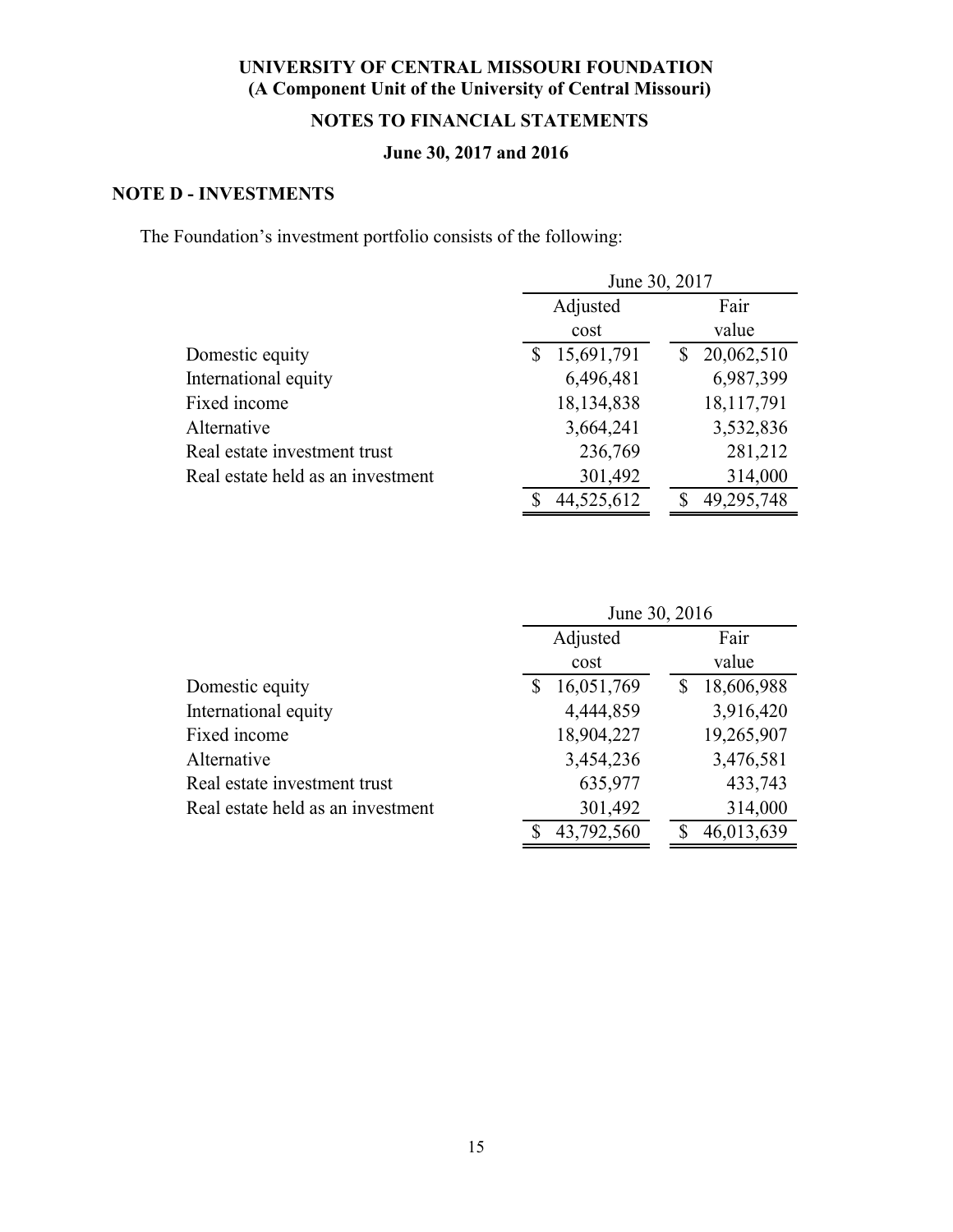### **NOTES TO FINANCIAL STATEMENTS**

#### **June 30, 2017 and 2016**

#### **NOTE D – INVESTMENTS – Continued**

The following summary reflects the placement of investments among certain classifications:

|                        | June 30, 2017 |            |
|------------------------|---------------|------------|
|                        | Adjusted      | Fair       |
|                        | cost          | value      |
| Unrestricted           | 5,544,845     | 6,138,879  |
| Temporarily restricted | 17,436,484    | 19,304,496 |
| Permanently restricted | 21,544,283    | 23,852,373 |
|                        | 44,525,612    | 49,295,748 |

|                        | June 30, 2016            |
|------------------------|--------------------------|
|                        | Adjusted<br>Fair         |
|                        | value<br>cost            |
| Unrestricted           | 5,575,102<br>5,857,861   |
| Temporarily restricted | 17,814,468<br>16,954,564 |
| Permanently restricted | 22,341,310<br>21,262,894 |
|                        | 43,792,560<br>46,013,639 |

The adjusted cost of investments in Pool A (see Note B) was \$35,938,228 and \$34,692,131 and the fair value of investments was \$40,112,959 and \$34,605,706 for the years ended June 30, 2017 and 2016, respectively.

#### **NOTE E – NOTES RECEIVABLE**

|                                                | 2017                                           | 2016 |
|------------------------------------------------|------------------------------------------------|------|
|                                                |                                                |      |
| Note receivable from related party, dated July |                                                |      |
| 31, 2015, with 4% interest with fifteen annual |                                                |      |
| payments of \$214,918.96 due July 31, 2030.    | $\frac{1}{2}$ , 2, 270, 215 \ \ \$ 2, 389, 553 |      |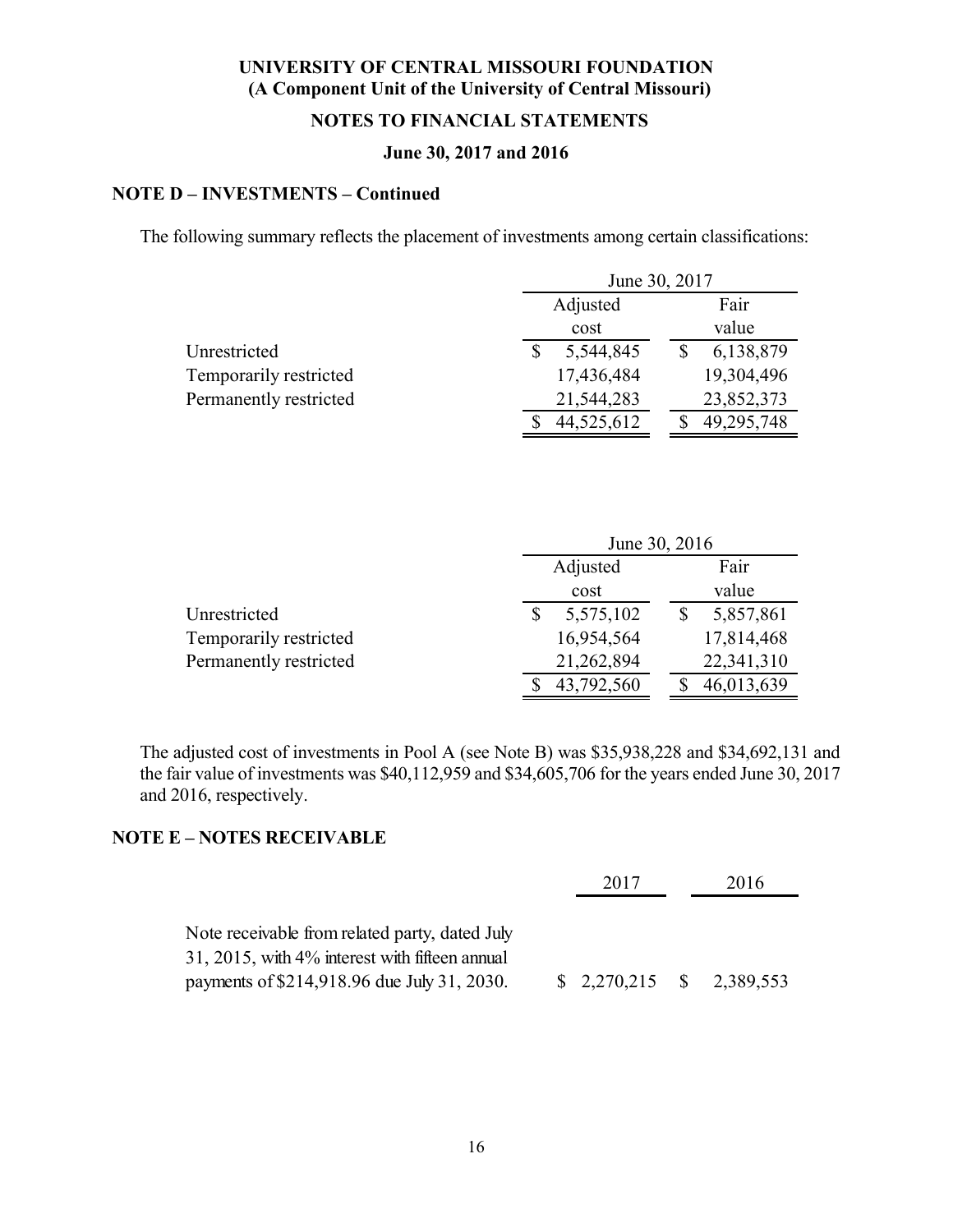#### **NOTES TO FINANCIAL STATEMENTS**

#### **June 30, 2017 and 2016**

#### **NOTE F - ACCOUNTING FOR UNCERTAIN TAX POSITIONS**

The Foundation applies the provisions of FASB ASC Topic 740, *Income Taxes* (ASC 740). As required by the uncertain tax position guidance in ASC 740, the Foundation recognizes the financial statement benefit of a tax position only after determining that the relevant tax authority would more likely than not sustain the position following an audit. For tax positions meeting the more-likely-than-not threshold, the amount recognized in the financial statements is the largest benefit that has a greater than 50 percent likelihood of being realized upon ultimate settlement with the relevant tax authority. The Foundation has analyzed tax positions taken in returns filed with the Internal Revenue Service and all state jurisdictions in which it operates. The Foundation believes that income tax filing positions will be sustained upon examination and does not anticipate any adjustments that would result in a material adverse effect on the financial condition, results of operations, or cash flows. Accordingly, the Foundation has not recorded any reserves, or related accruals for interest and penalties for uncertain tax positions at June 30, 2017 or 2016.

The Foundation is subject to routine audits by taxing jurisdictions; however, there are currently no audits for any tax periods in progress. The Foundation believes it is no longer subject to income tax examinations for years prior to 2014.

The Foundation classifies income tax related interest and penalties in interest expense and other expenses, respectively.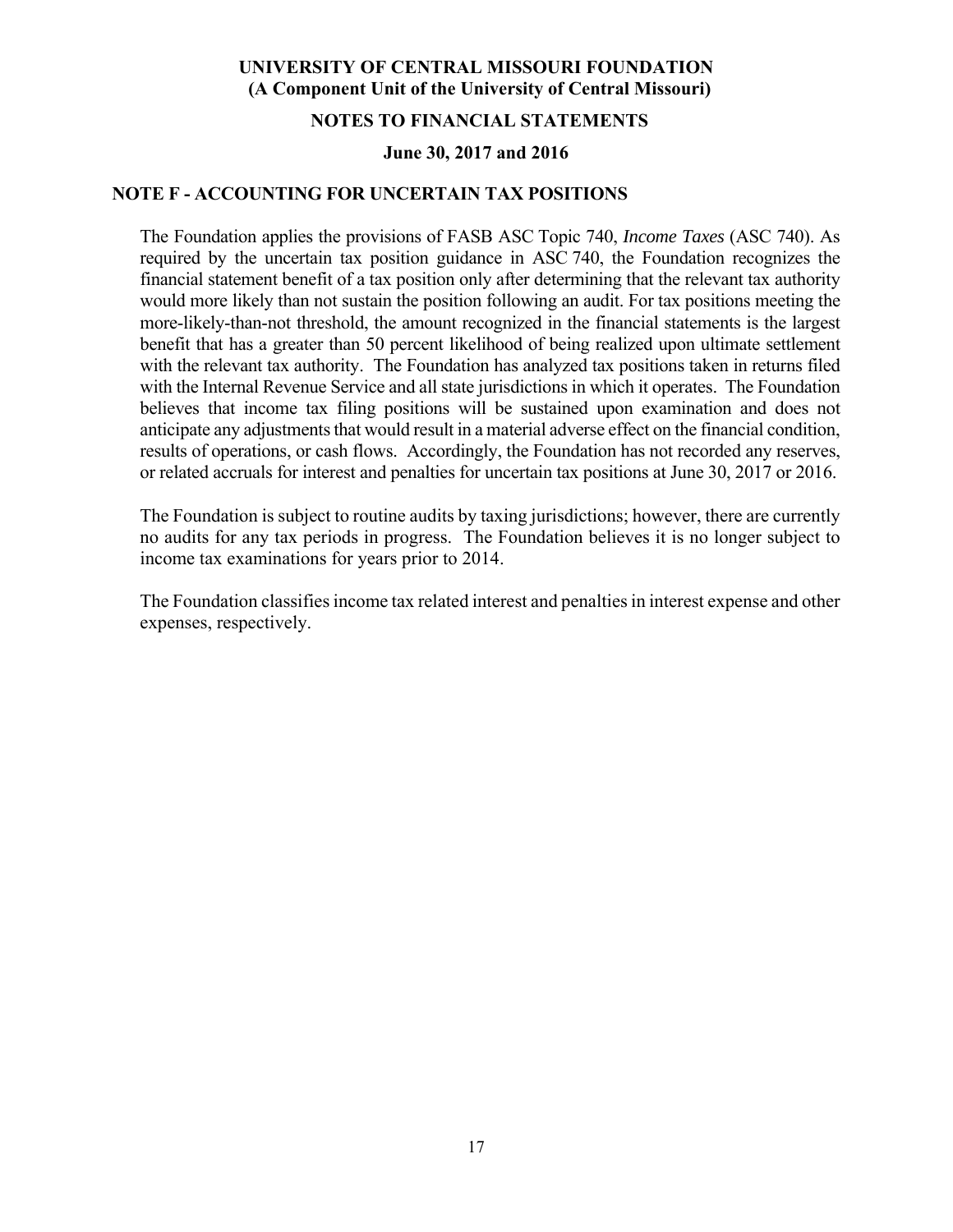#### **NOTES TO FINANCIAL STATEMENTS**

#### **June 30, 2017 and 2016**

### **NOTE G - INTERPRETATION OF RELEVANT LAW**

The Foundation's endowment consists of approximately 400 individual funds established for a variety of purposes. Its endowment includes both donor-restricted endowment funds and funds designated by the Board to function as endowments. As required by U.S. GAAP, net assets associated with endowment funds, including funds designated by the Board to function as endowments, are classified and reported based on the existence or absence of donor-imposed restrictions.

The Board has interpreted UPMIFA as requiring the preservation of the fair value of the original gift as of the gift date of the donor-restricted endowment funds absent explicit donor stipulations to the contrary. As a result of this interpretation, the Foundation classifies as permanently restricted net assets (a) the original value of gifts donated to the permanent endowment, (b) the original value of subsequent gifts to the permanent endowment, and (c) accumulations to the permanent endowment made in accordance with the direction of the applicable donor gift instrument at the time the accumulation is added to the fund. The remaining portion of the donor-restricted endowment fund that is not classified in permanently restricted net assets is classified as temporarily restricted net assets or unrestricted net assets if appropriate and maintained as such for appropriation for expenditure by the Foundation in a manner consistent with the standard of prudence prescribed by the UPMIFA. In accordance with the UPMIFA, the Foundation considers the following factors in making a determination to appropriate or accumulate donor-restricted endowment funds:

- The duration and preservation of the fund
- The purposes of the Foundation and the donor-restricted endowment fund
- General economic conditions
- The possible effect of inflation and deflation
- The expected total return from income and the appreciation of investments
- Other resources of the organization
- The investment policies of the organization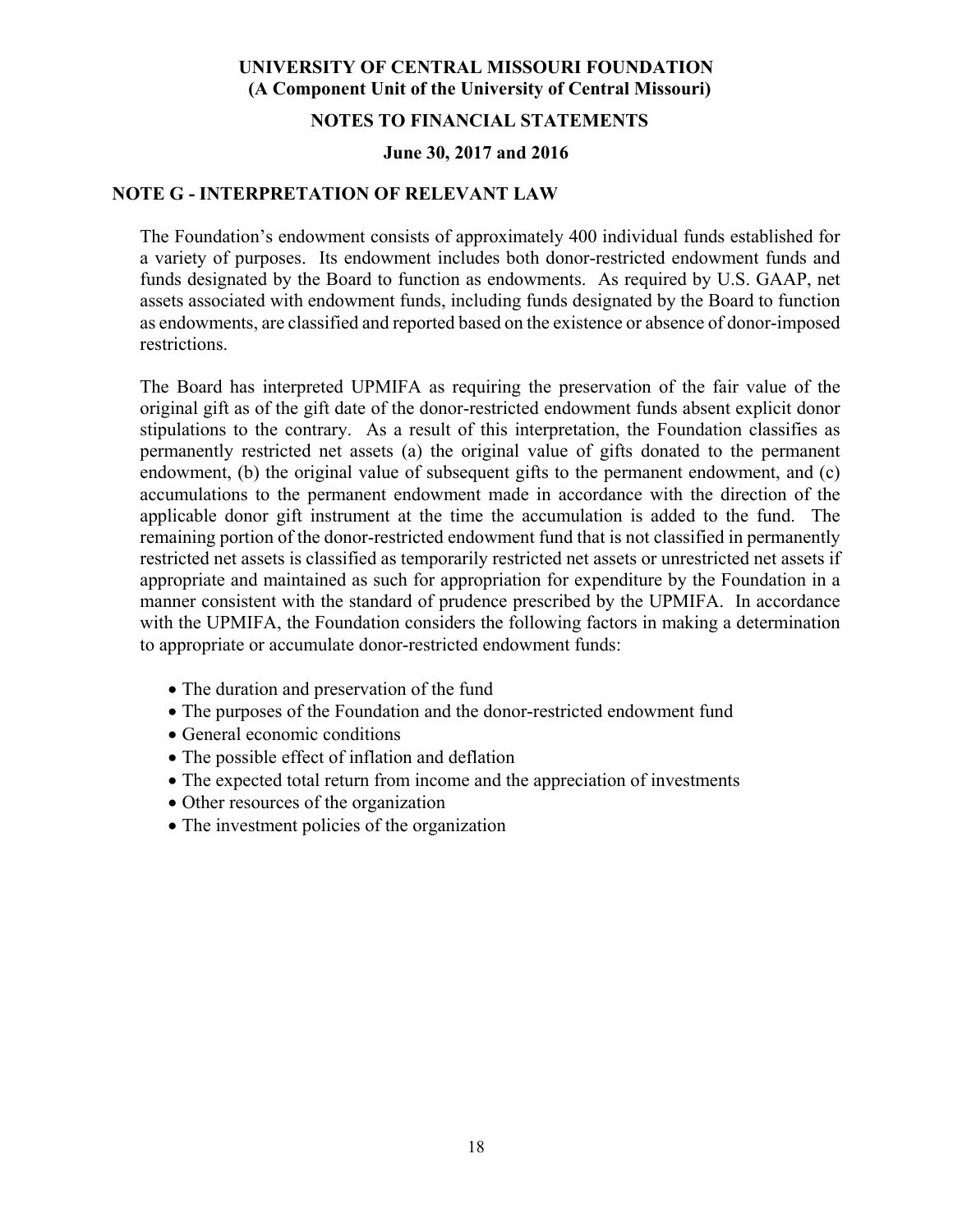### **NOTES TO FINANCIAL STATEMENTS**

### **June 30, 2017 and 2016**

### **NOTE G - INTERPRETATION OF RELEVANT LAW - Continued**

Endowment net assets composition by type of fund at June 30, 2017:

|                  |   | Unrestricted             | Temporarily<br>restricted | Permanently<br>restricted |  | Total      |
|------------------|---|--------------------------|---------------------------|---------------------------|--|------------|
| Donor-restricted |   |                          |                           |                           |  |            |
| endowment funds  | S | $\overline{\phantom{a}}$ | 2,324,885                 | 24,069,428                |  | 26,394,313 |
| Board-designated |   |                          |                           |                           |  |            |
| endowment funds  |   | 3,301,279                | 13,195,083                | -                         |  | 16,496,362 |
|                  |   | 3,301,279                | 15,519,968                | 24,069,428                |  | 42,890,675 |

Changes in endowment net assets for the year ended June 30, 2017:

|                            |                 | Temporarily       | Permanently                |                  |
|----------------------------|-----------------|-------------------|----------------------------|------------------|
|                            | Unrestricted    | restricted        | restricted                 | Total            |
| Endowment net assets,      |                 |                   |                            |                  |
| beginning of year          | \$<br>3,067,142 | 13,252,463<br>\$. | $\mathbb{S}$<br>22,634,432 | \$<br>38,954,037 |
| Investment return          |                 |                   |                            |                  |
| Investment income,         |                 |                   |                            |                  |
| net of fees                | 73,140          | 749,579           |                            | 822,719          |
| Net appreciation,          |                 |                   |                            |                  |
| realized and               |                 |                   |                            |                  |
| unrealized                 | 281,058         | 2,869,180         | (7,246)                    | 3,142,992        |
|                            | 3,421,340       | 16,871,222        | 22,627,186                 | 42,919,748       |
|                            |                 |                   |                            |                  |
| Contributions              | 1,845           | 131,685           | 1,397,833                  | 1,531,363        |
| Appropriation of assets    |                 |                   |                            |                  |
| for expenditure            | (146, 817)      | (1, 565, 736)     |                            | (1,712,553)      |
| Other changes              |                 |                   |                            |                  |
| Transfers to BDOR          | (2,386)         | (24, 453)         |                            | (26, 839)        |
| Transfers per donor        |                 |                   | 44,409                     | 44,409           |
| Transfer to/from quasi     |                 | (53, 445)         |                            | (53, 445)        |
| Transfer from Trusts/CGAs  |                 |                   |                            |                  |
| Change in expendable funds | 27,297          | 177,521           |                            | 204,818          |
| Other                      |                 | (16, 826)         |                            | (16,826)         |
| Endowment net assets,      |                 |                   |                            |                  |
| end of year                | 3,301,279<br>S  | 15,519,968<br>S   | 24,069,428<br>\$           | 42,890,675<br>S  |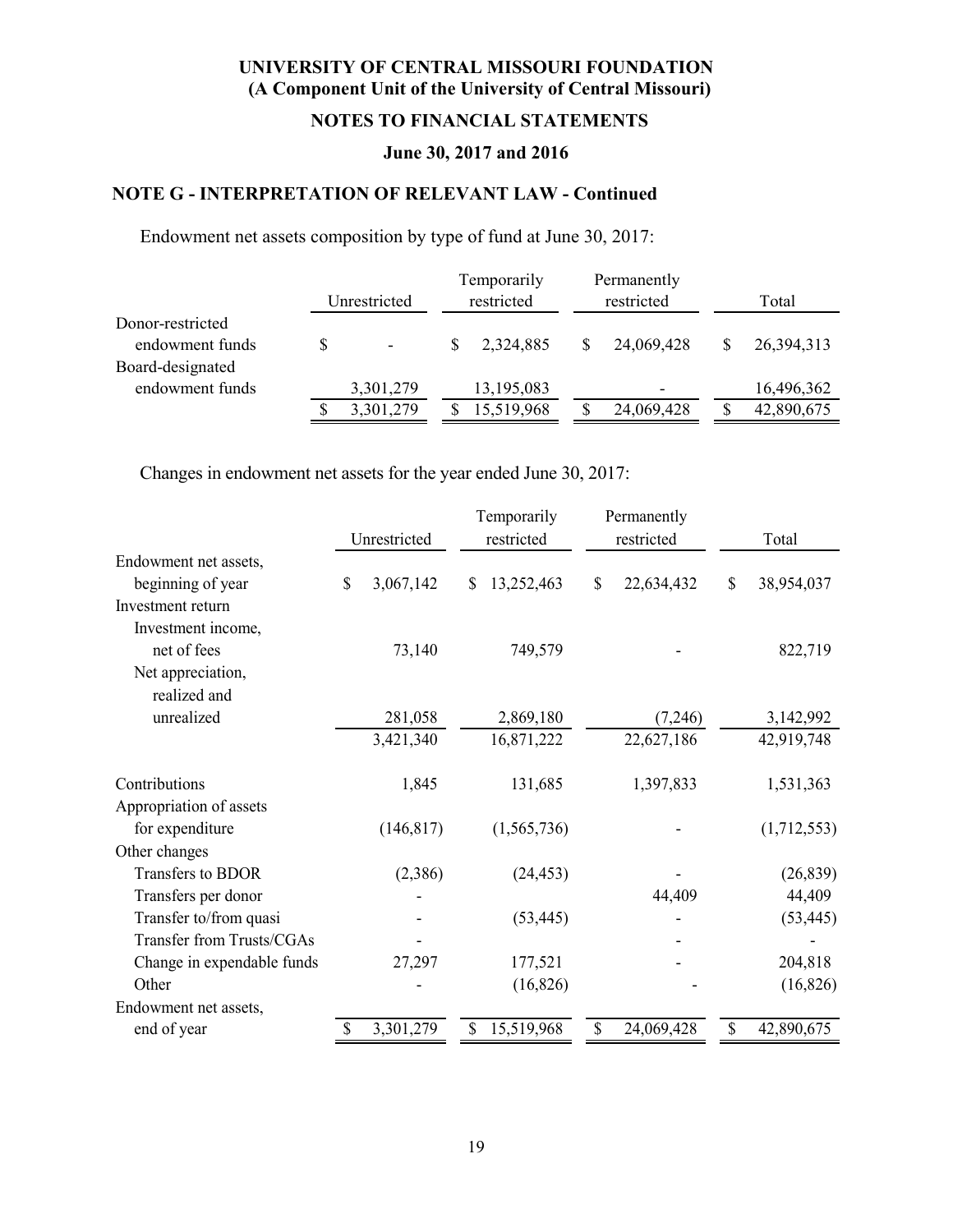### **NOTES TO FINANCIAL STATEMENTS**

#### **June 30, 2017 and 2016**

### **NOTE G - INTERPRETATION OF RELEVANT LAW - Continued**

Endowment net assets composition by type of fund at June 30, 2016:

|                                                         |   | Unrestricted | Temporarily<br>restricted |   | Permanently<br>restricted | Total        |
|---------------------------------------------------------|---|--------------|---------------------------|---|---------------------------|--------------|
| Donor-restricted<br>endowment funds<br>Board-designated | S | -            | 2,147,364                 | S | 22,634,432                | 24,781,796   |
| endowment funds                                         |   | 3,067,142    | 11,105,099                |   | ٠                         | 14, 172, 241 |
|                                                         |   | 3,067,142    | 13,252,463                |   | 22,634,432                | 38,954,037   |

Changes in endowment net assets for the year ended June 30, 2016:

|                                | Unrestricted    | Temporarily<br>Permanently<br>restricted<br>restricted |             |    |            | Total         |              |
|--------------------------------|-----------------|--------------------------------------------------------|-------------|----|------------|---------------|--------------|
| Endowment net assets,          |                 |                                                        |             |    |            |               |              |
| beginning of year, as restated | \$<br>3,266,937 | S.                                                     | 14,647,346  | \$ | 21,427,282 | $\mathcal{S}$ | 39, 341, 565 |
| Investment return              |                 |                                                        |             |    |            |               |              |
| Investment income,             |                 |                                                        |             |    |            |               |              |
| net of fees                    | 74,477          |                                                        | 735,060     |    |            |               | 809,537      |
| Net appreciation               |                 |                                                        |             |    |            |               |              |
| (depreciation), realized       |                 |                                                        |             |    |            |               |              |
| and unrealized                 | (97, 369)       |                                                        | (976,088)   |    | (36,241)   |               | (1,109,698)  |
|                                | 3,244,045       |                                                        | 14,406,318  |    | 21,391,041 |               | 39,041,404   |
|                                |                 |                                                        |             |    |            |               |              |
| Contributions                  | 1,515           |                                                        | 351,050     |    | 1,229,853  |               | 1,582,418    |
| Appropriation of assets        |                 |                                                        |             |    |            |               |              |
| for expenditure                | (138, 018)      |                                                        | (1,361,954) |    |            |               | (1,499,972)  |
| Other changes                  |                 |                                                        |             |    |            |               |              |
| Transfers per BDOR             | (42, 972)       |                                                        | (424, 111)  |    |            |               | (467,083)    |
| Transfers per donor            |                 |                                                        |             |    | 22,093     |               | 22,093       |
| Transfer to/from quasi         |                 |                                                        | (57, 850)   |    |            |               | (57, 850)    |
| Transfer from Trusts/CGAs      |                 |                                                        |             |    |            |               |              |
| Change in expendable funds     | 2,572           |                                                        | 355,087     |    |            |               | 357,659      |
| Other                          |                 |                                                        | (16,077)    |    | (8, 555)   |               | (24, 632)    |
| Endowment net assets,          |                 |                                                        |             |    |            |               |              |
| end of year                    | 3,067,142       | \$                                                     | 13,252,463  | \$ | 22,634,432 | \$            | 38,954,037   |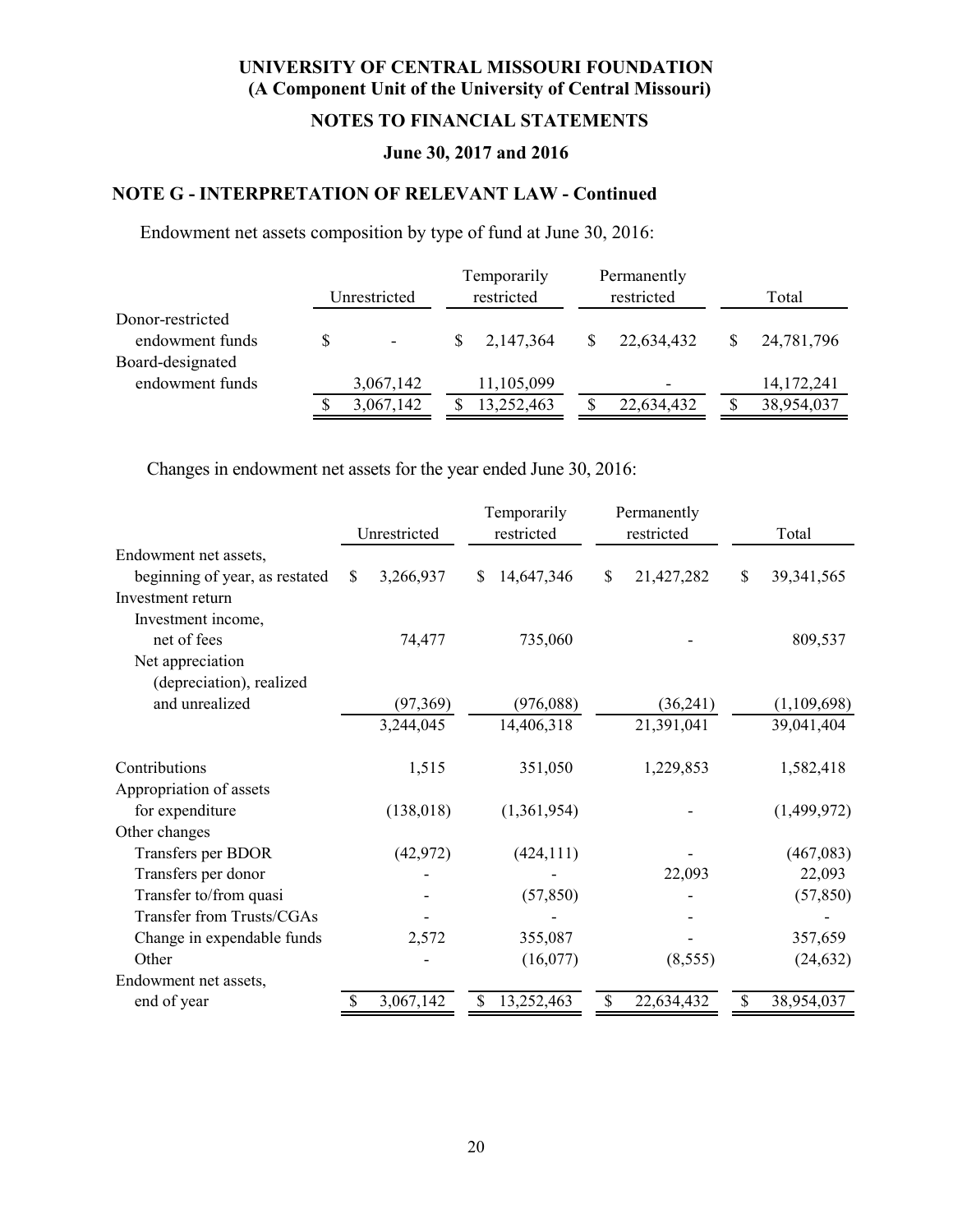### **NOTES TO FINANCIAL STATEMENTS**

#### **June 30, 2017 and 2016**

#### **NOTE G - INTERPRETATION OF RELEVANT LAW - Continued**

Description of amounts classified as permanently restricted net assets and temporarily restricted net assets (endowment only) at June 30, 2017 and 2016 were as follows.

|                                                   | 2017       |    | 2016       |
|---------------------------------------------------|------------|----|------------|
| Permanently restricted net assets                 |            |    |            |
| Perpetual endowment funds required to be retained |            |    |            |
| permanently by donor or by UPMIFA                 | 24,069,428 | S  | 22,634,459 |
|                                                   |            |    |            |
| Temporarily restricted net assets                 |            |    |            |
| Perpetual endowment funds subject to a time       |            |    |            |
| restriction under UPMIFA                          |            |    |            |
| Without purpose restrictions                      | \$         | \$ |            |
| With purpose restrictions                         | 15,519,968 |    | 13,252,463 |
|                                                   | 15,519,968 |    | 13,252,463 |

Funds with deficiencies - From time to time, the fair value of assets associated with individual donor-restricted endowment funds may fall below the level that the donor or UPMIFA requires the Foundation to retain as a fund of perpetual duration. In accordance with U.S. GAAP, deficiencies of this nature are reported in unrestricted net assets. The deficiencies were \$41,575 and \$295,007 for the years ended June 30, 2017 and 2016.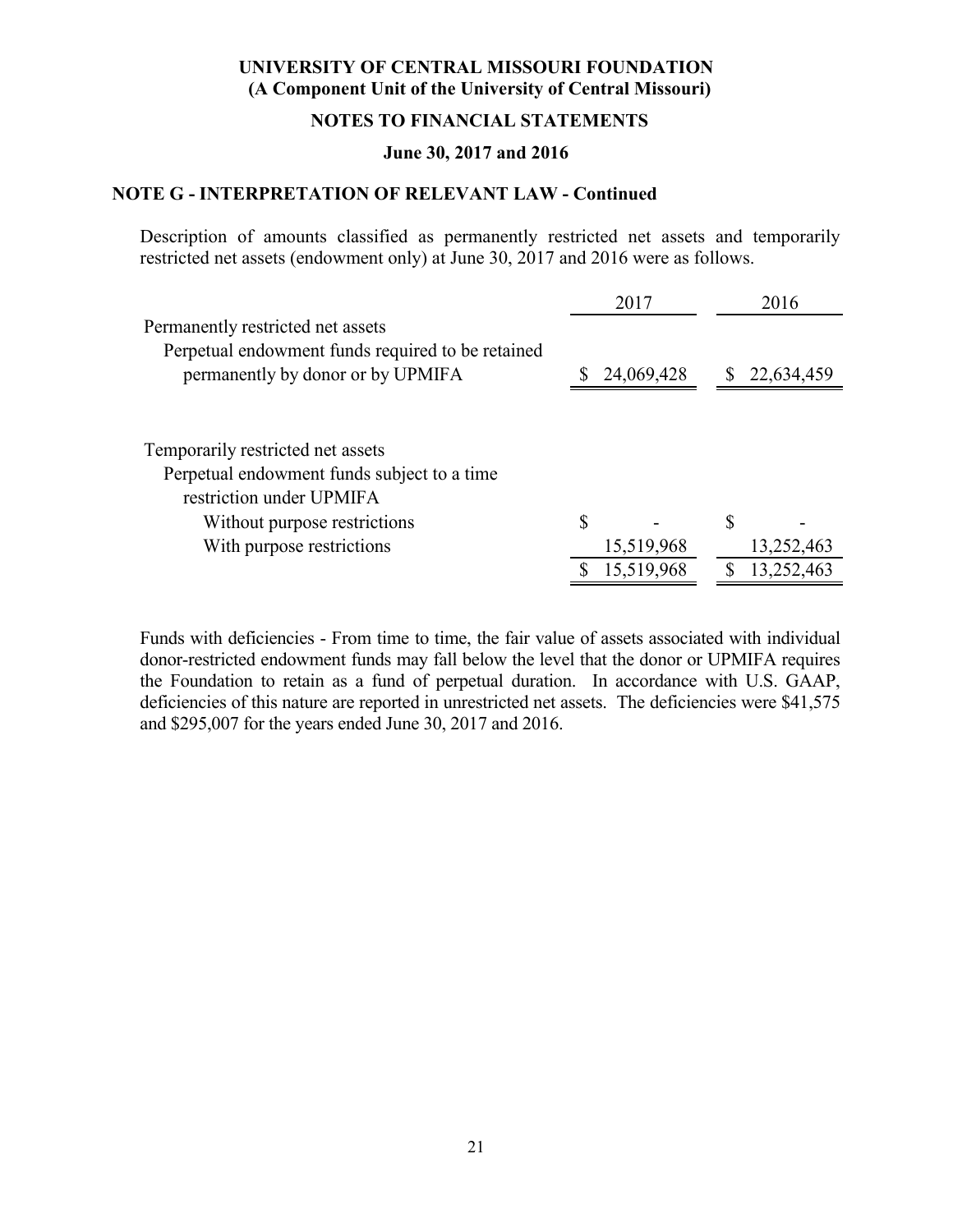#### **NOTES TO FINANCIAL STATEMENTS**

#### **June 30, 2017 and 2016**

### **NOTE H - CONTRIBUTIONS RECEIVABLE**

Contributions receivable consist of unconditional gifts and bequests to be received in future periods and are discounted to their present value based on anticipated payment streams. Unconditional contributions receivable are as follows at June 30, 2017 and 2016.

|                                              | 2017      | 2016      |
|----------------------------------------------|-----------|-----------|
| Receivable in less than one year             | 150,634   | 189,996   |
| Receivable in one to five years              | 1,330,341 | 1,331,484 |
| Receivable in more than five years           | 99,238    | 7,993     |
| Total unconditional contributions receivable | 1,580,213 | 1,529,473 |
| Discounts to net present value<br>Less:      | (42,669)  | (44,800)  |
| Allowance for uncollectible promises         | (35, 186) | (29,107)  |
| Net unconditional contributions receivable   | 1,502,358 | 1,455,566 |

Discount rates used on long-term contributions receivable ranged from 1% to 2.4% for the years ended June 30, 2017 and 2016.

### **NOTE I - BENEFICIAL INTERESTS IN CHARITABLE TRUSTS**

The Foundation is named as the beneficiary of a charitable trust and a unitrust held by third-party trustees totaling \$355,469 and \$310,997 for the years ended June 30, 2017 and 2016, respectively.

The Foundation is named as the beneficiary of a perpetual trust held by a third-party trustee. Under the terms of the trust, the Foundation is designated to receive the net income derived from trust assets on a quarterly basis, which is to be used for the purpose of scholarships and is recorded as temporarily restricted net assets. The Foundation is the beneficiary of the trust with the condition that the University continues to operate or maintain an accredited four-year college for a term in excess of 24 successive calendar months. The Foundation records its beneficial interest in the trust at fair value. Changes in the fair value of the Foundation's interest in the trust are reflected as unrealized gains or losses in the statements of activities in the year in which they take place. The gain on this trust was \$25,795 and a loss of \$40,656 for the years ended June 30, 2017 and 2016, respectively. The Foundation's share in the trust had a value of \$582,378 and \$556,583 at June 30, 2017 and 2016, respectively.

### **NOTE J - CASH SURRENDER VALUE OF LIFE INSURANCE**

Cash surrender value of life insurance policies presents the cash surrender value of various gifted life insurance policies that are owned by the Foundation. The total face amount of these insurance policies is approximately \$1,315,785 for the years ended June 30, 2017 and 2016.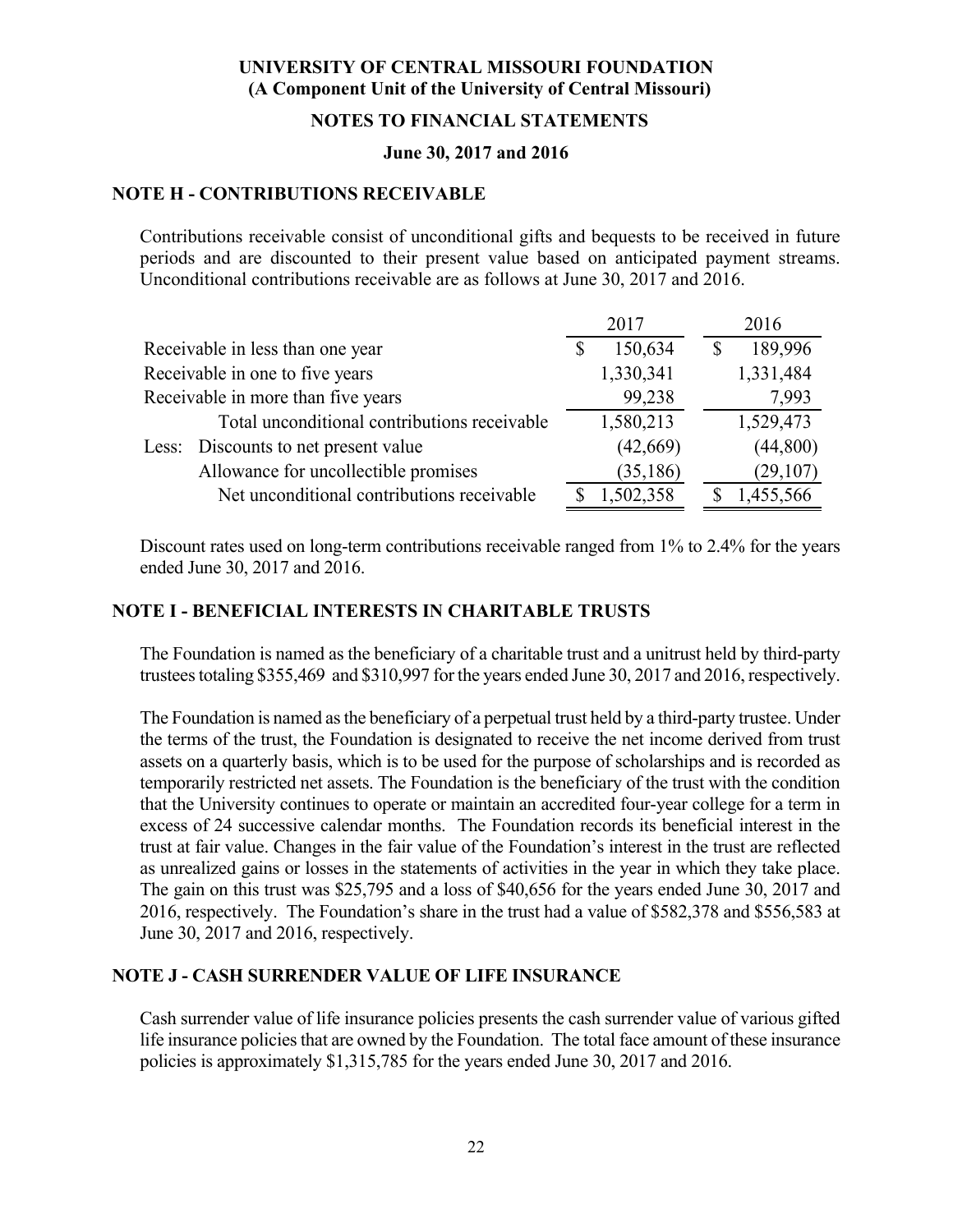### **NOTES TO FINANCIAL STATEMENTS**

#### **June 30, 2017 and 2016**

### **NOTE K - PLANNED CONTRIBUTIONS (UNAUDITED)**

The Foundation has been named in a number of wills as a beneficiary and has also been informed of other intentions to give. Such intentions to give, which cannot be recorded as contributions receivable until they become unconditional, aggregated approximately \$7,168,730 and \$6,689,100 at June 30, 2017 and 2016, respectively.

### **NOTE L - NET ASSETS**

The following classifications reflect the nature of restrictions on temporarily and permanently restricted net assets:

|                                          |   | June 30, 2017 |   |              |  |  |
|------------------------------------------|---|---------------|---|--------------|--|--|
|                                          |   | Temporarily   |   | Permanently  |  |  |
|                                          |   | restricted    |   | restricted   |  |  |
| Scholarships                             | S | 5,629,154     | S | 22,258,802   |  |  |
| Instruction and other departmental       |   | 6,584,963     |   | 3,906,795    |  |  |
| Student services - athletics             |   | 269,916       |   | 83,332       |  |  |
| Academic support - TV                    |   | 152,943       |   | 12,071       |  |  |
| Institutional support - plant facilities |   | 2,878,441     |   | 40,245       |  |  |
| Net accumulated earnings in excess       |   |               |   |              |  |  |
| of approved payout                       |   | 5,771,030     |   |              |  |  |
|                                          |   | 21,286,447    |   | 26, 301, 245 |  |  |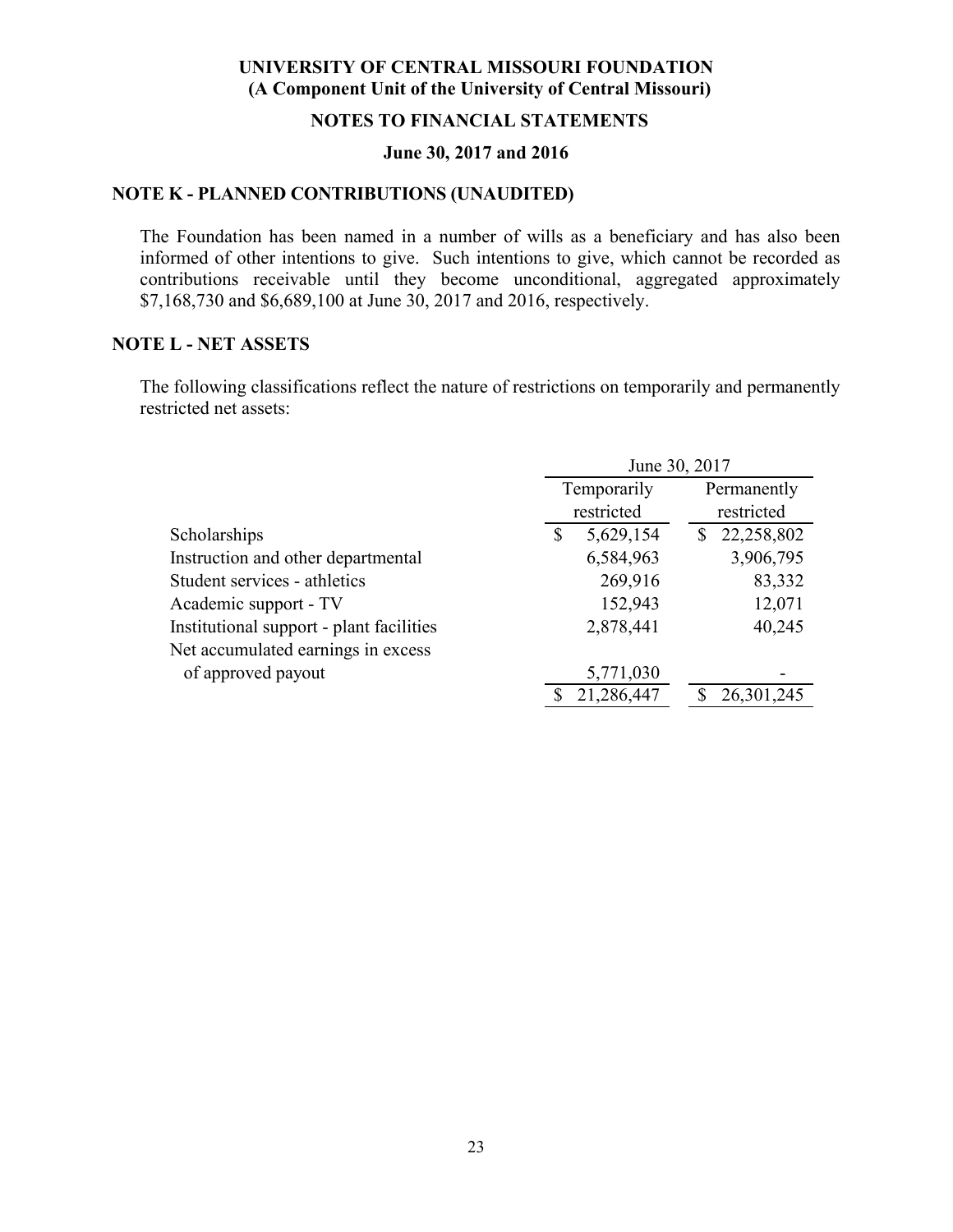#### **NOTES TO FINANCIAL STATEMENTS**

#### **June 30, 2017 and 2016**

#### **NOTE L - NET ASSETS - Continued**

|                                          | June 30, 2016  |             |  |  |  |
|------------------------------------------|----------------|-------------|--|--|--|
|                                          | Temportarily   | Permanently |  |  |  |
|                                          | restricted     | restricted  |  |  |  |
| Scholarships                             | 5,498,649<br>S | 20,768,966  |  |  |  |
| Instruction and other departmental       | 6,583,537      | 3,552,312   |  |  |  |
| Student services - athletics             | 310,371        | 78,082      |  |  |  |
| Academic support - TV/radio              | 148,481        |             |  |  |  |
| Institutional support - plant facilities | 3,339,231      | 40,245      |  |  |  |
| Net accumulated earnings in excess       |                |             |  |  |  |
| of approved payout                       | 3,607,334      |             |  |  |  |
|                                          | 19,487,603     | 24,439,605  |  |  |  |

### **NOTE M - FAIR VALUE MEASUREMENTS**

FASB ASC 820, *Fair Value Measurements and Disclosures*, establishes a framework for measuring fair value. That framework provides a fair value hierarchy that prioritizes the inputs to valuation techniques used to measure fair value. The hierarchy gives the highest priority to unadjusted quoted prices in active markets for identical assets or liabilities (Level 1 measurements) and the lowest priority to significant unobservable inputs (Level 3 measurements).

The three levels of the fair value hierarchy under FASB ASC 820-10 are described as follows:

Level 1 - Inputs to the valuation methodology are unadjusted quoted prices for identical assets or liabilities in active markets that the Foundation has the ability to access.

Level 2 - Inputs to the valuation methodology include -

- Quoted prices for similar assets or liabilities in active markets
- Quoted prices for identical or similar assets or liabilities in inactive markets
- Inputs other than quoted prices that are observable for the asset or liability
- Inputs that are derived principally from or corroborated by observable market data by correlation or other means

 If the assets or liability has a specified (contractual) term, the Level 2 input must be observable for substantially the full term of the asset or liability.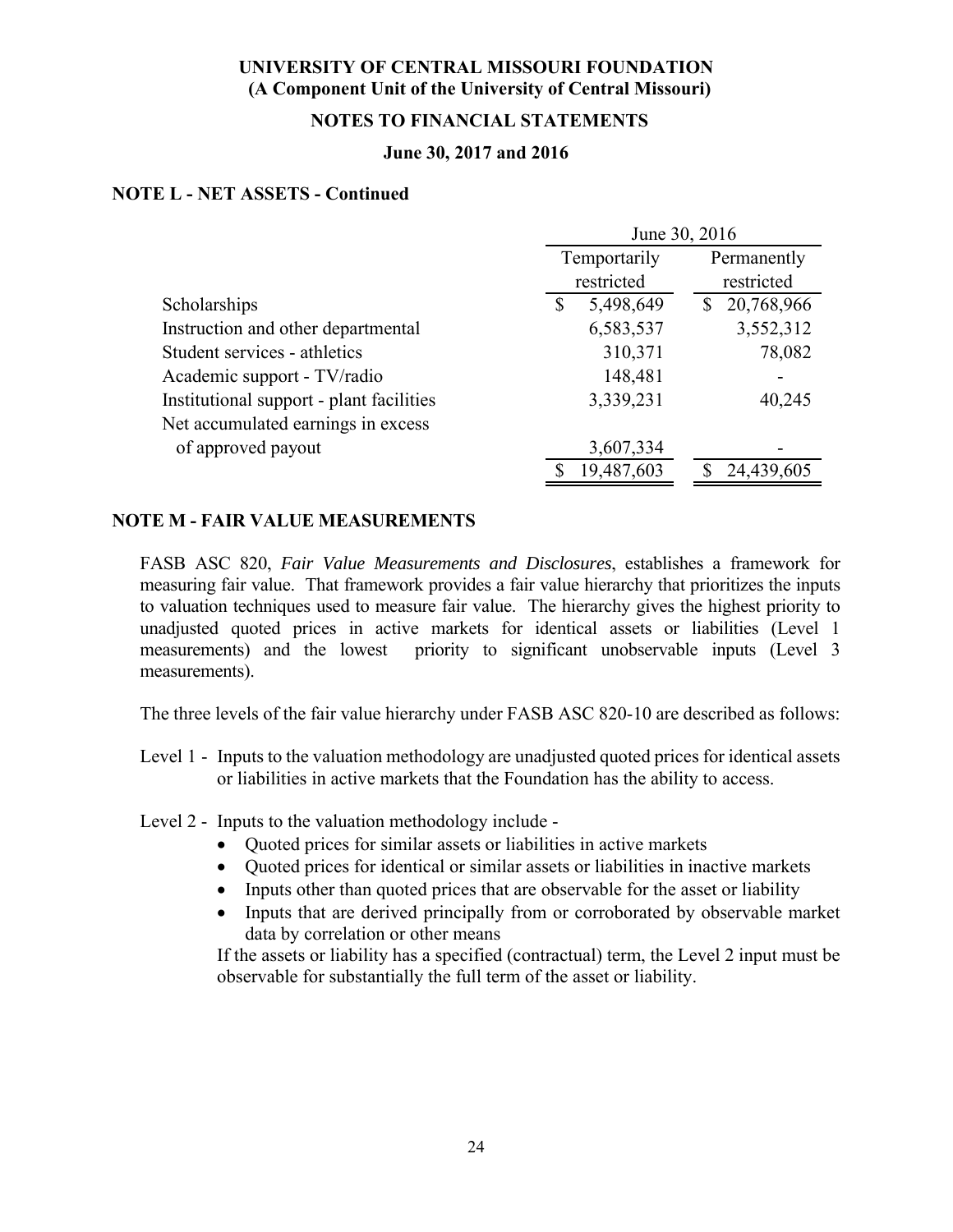#### **NOTES TO FINANCIAL STATEMENTS**

#### **June 30, 2017 and 2016**

#### **NOTE M - FAIR VALUE MEASUREMENTS - Continued**

Level 3 - Inputs to the valuation methodology are unobservable and significant to the fair value measurement.

The asset or liability's fair value measurement level within the fair value hierarchy is based on the lowest level of any input that is significant to the fair value measurement. Valuation techniques used need to maximize the use of observable inputs and minimize the use of unobservable inputs.

The following is a description of the valuation methodologies used for assets and liabilities measured at fair value. There have been no changes in the methodologies used at June 30, 2017 and 2016.

#### *Cash and Cash Equivalents*

The carrying amount reflected in the statement of financial position for cash approximates the respective fair value due to the short maturity of the instrument.

#### *Investments*

The fair value of marketable debt and equity securities is determined by reference to quoted market prices and other relevant information generated by market transactions; the fair value of alternative investments (hedge funds) is based on the quoted prices on active markets.

#### *Beneficial interest in charitable trusts, net*

The value is based on the fair value of the underlying trust assets less a payment liability. The payment liability is determined by calculating the present value of the expected future distributions, using published life expectancy tables and 7% to 7.5% rates of return.

#### *Contributions Receivable*

The fair value is determined by discounting the future cash flows of each instrument to net present value at the discount rate in effect at the date of the gift. The rates used ranged from 1% to 2.4% for the years ended June 30, 2017 and 2016. Additionally, the Foundation provides an allowance for contributions that are considered to be uncollectible. The carrying amount of contributions receivable approximates fair value.

#### *Accrued Investment Income*

The carrying amount approximates fair value due to the short maturity of such amounts.

#### *Cash Surrender Value of Life Insurance*

Represents life insurance policies for which the Foundation is the beneficiary and, as such, the carrying values approximate fair value.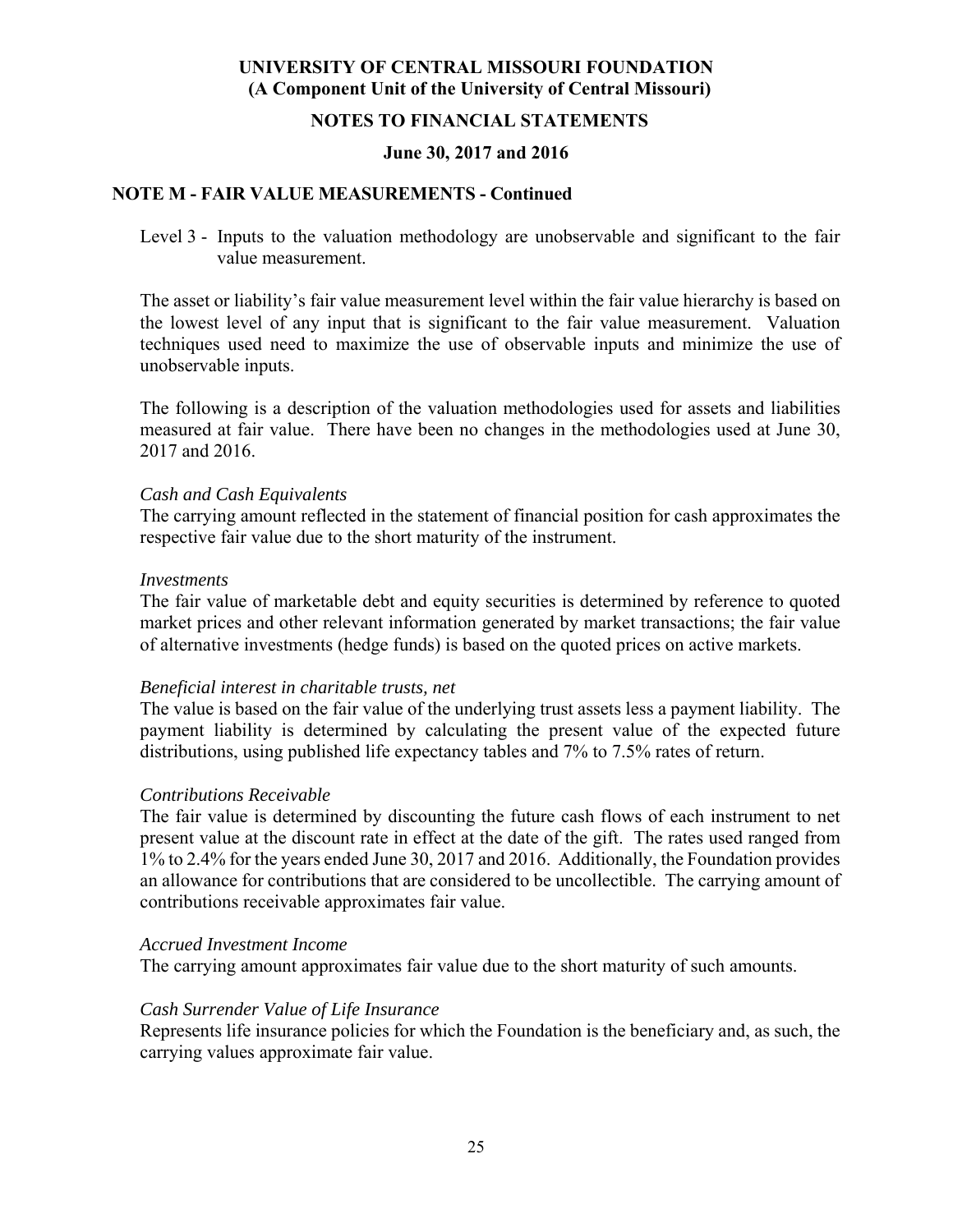#### **NOTES TO FINANCIAL STATEMENTS**

#### **June 30, 2017 and 2016**

#### **NOTE M - FAIR VALUE MEASUREMENTS - Continued**

#### *Prepaid Expenses*

The carrying amount approximates fair value due to the short maturity of such amounts.

#### *Annuities Payable*

The liabilities' fair value is determined by discounting the future cash flows of each annuity at actuarially computed present values, which approximates fair value.

#### *Accrued Expenses*

The carrying amount approximates fair value due to the short maturity of such amounts.

#### *Deferred Revenue*

The carrying amount approximates fair value due to the short maturity of such amounts.

The preceding methods described may produce a fair value calculation that may not be indicative of net realizable value or reflective of future fair values. Furthermore, although the Foundation believes its valuation methods are appropriate and consistent with other market participants, the use of different methodologies or assumptions to determine the fair value of certain financial instruments could result in a different fair value measurement at the reporting date. As a result of timing differences, and the fact that cash is part of the fair value of Pool A, the balance reported in Note D may vary from the fair value of investments – functioning as endowments as reported in Note K, Fair Value Measurements.

Adjusted cost and estimated fair values at June 30 were as follows.

|                              | 2017 |            |               | 2016       |          |            |               |            |
|------------------------------|------|------------|---------------|------------|----------|------------|---------------|------------|
| Adjusted                     |      |            | Fair          |            | Adjusted |            | Fair          |            |
|                              |      | cost       |               | value      |          | cost       |               | value      |
| Financial assets             |      |            |               |            |          |            |               |            |
| Cash                         | \$   | 1,263,412  | <sup>\$</sup> | 1,263,412  | S.       | 601,113    | <sup>\$</sup> | 601,113    |
| Investments                  |      | 44,525,612 |               | 49,295,748 |          | 43,792,560 |               | 46,013,639 |
| Contributions receivable     |      | 1,502,358  |               | 1,502,358  |          | 1,455,566  |               | 1,455,566  |
| Beneficial interest in trust |      | 874,294    |               | 937,846    |          | 845,669    |               | 867,580    |
| Other assets                 |      | 2,950,476  |               | 2,950,476  |          | 3,030,740  |               | 3,030,740  |
| Financial liabilities        |      |            |               |            |          |            |               |            |
| Annuities payable            |      | 1,432,416  |               | 1,432,416  |          | 1,454,073  |               | 1,454,073  |
| Accrued expenses             |      | 244,288    |               | 244,288    |          | 167,444    |               | 167,444    |
| Deferred revenue             |      | 11,882     |               | 11,882     |          | 11,882     |               | 11,882     |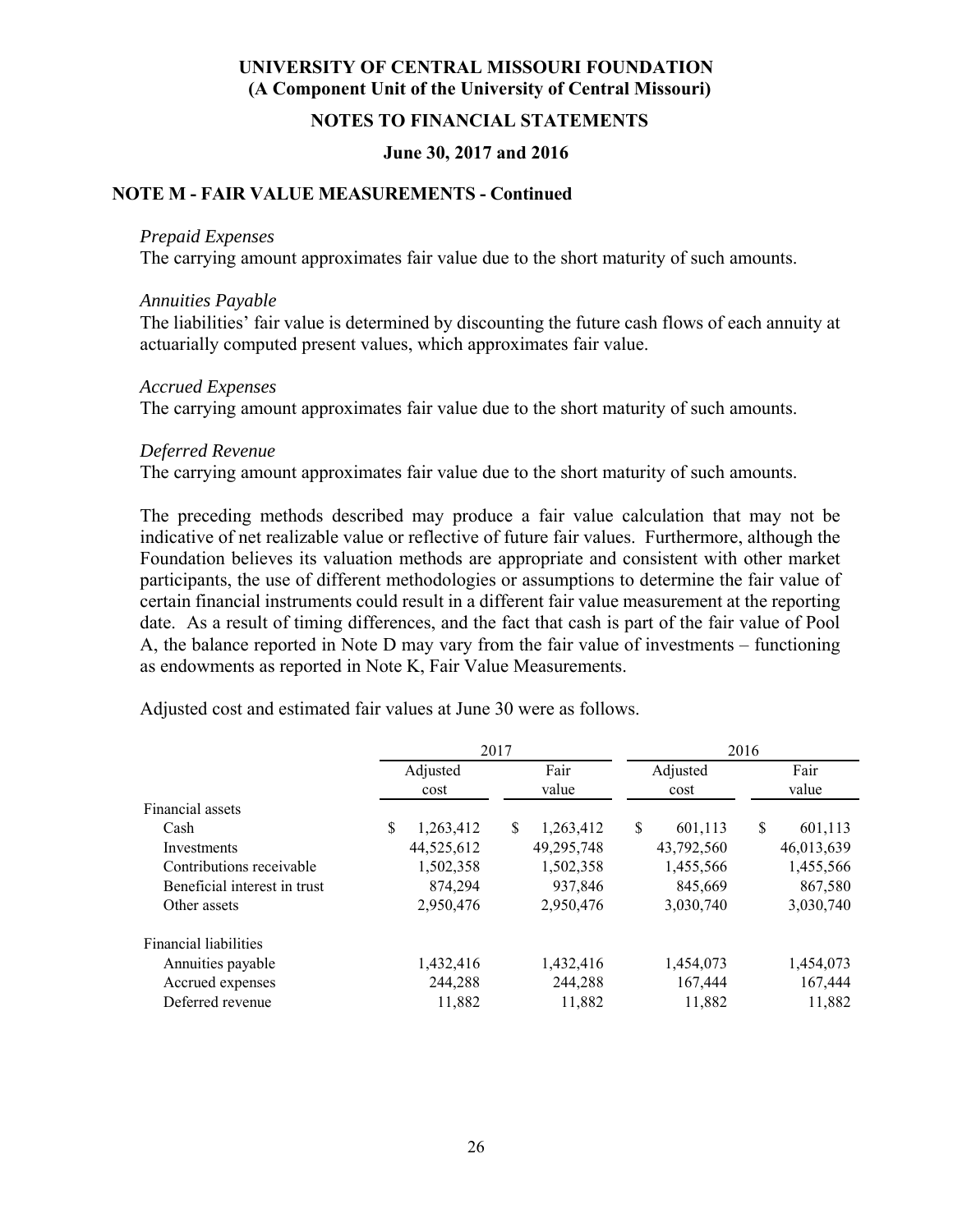### **NOTES TO FINANCIAL STATEMENTS**

#### **June 30, 2017 and 2016**

### **NOTE M - FAIR VALUE MEASUREMENTS - Continued**

The following table sets forth, by level within the fair value hierarchy, the Foundation's investments at fair value as of June 30, 2017.

|                                   |                  | Fair value at reporting date |                  |                 |  |  |
|-----------------------------------|------------------|------------------------------|------------------|-----------------|--|--|
|                                   | Fair             |                              |                  |                 |  |  |
|                                   | value            | Level 1                      | Level 2          | Level 3         |  |  |
| Mutual funds                      |                  |                              |                  |                 |  |  |
| Domestic equity mutual funds      | 9,508,463        | 9,508,463                    |                  |                 |  |  |
| International equity mutual funds | 6,972,626        | 6,972,626                    |                  |                 |  |  |
| Common stock                      |                  |                              |                  |                 |  |  |
| Domestic                          | 6,389,183        | 6,389,183                    |                  |                 |  |  |
| Exchange traded funds             |                  |                              |                  |                 |  |  |
| Domestic                          | 4,164,863        | 4,164,863                    |                  |                 |  |  |
| International                     | 14,773           | 14,773                       |                  |                 |  |  |
| Fixed income investments          |                  |                              |                  |                 |  |  |
| Mortgage                          | 1,310,657        |                              | 1,310,657        |                 |  |  |
| Credit                            | 9,526,010        | 101,469                      | 9,424,541        |                 |  |  |
| U.S. Treasuries                   | 1,814,431        | 1,814,431                    |                  |                 |  |  |
| Agencies                          | 1,470,956        |                              | 1,470,956        |                 |  |  |
| Asset backed securities           | 1,041,721        |                              | 1,041,721        |                 |  |  |
| Taxable municipal bonds           | 1,703,244        |                              | 1,703,244        |                 |  |  |
| Diversified taxable mutual funds  | 326,355          | 326,355                      |                  |                 |  |  |
| Taxable high yield funds          | 657,182          | 657,182                      |                  |                 |  |  |
| Emerging markets                  | 216,522          | 216,522                      |                  |                 |  |  |
| Tax exempt revenues               | 50,715           |                              | 50,715           |                 |  |  |
| Alternative investments           |                  |                              |                  |                 |  |  |
| Hedge funds                       | 2,739,331        | 2,739,331                    |                  |                 |  |  |
| Infrastructure                    | 793,504          | 793,504                      |                  |                 |  |  |
| Traded real estate                | 281,212          | 281,212                      |                  |                 |  |  |
| Real estate held as an investment | 314,000          |                              |                  | 314,000         |  |  |
| Total investments                 | 49,295,748       | 33,979,914                   | 15,001,834       | 314,000         |  |  |
| Beneficial interests in trusts    | 937,846          |                              |                  | 937,846         |  |  |
| Total                             | 50,233,594<br>\$ | 33,979,914<br>\$             | 15,001,834<br>\$ | \$<br>1,251,846 |  |  |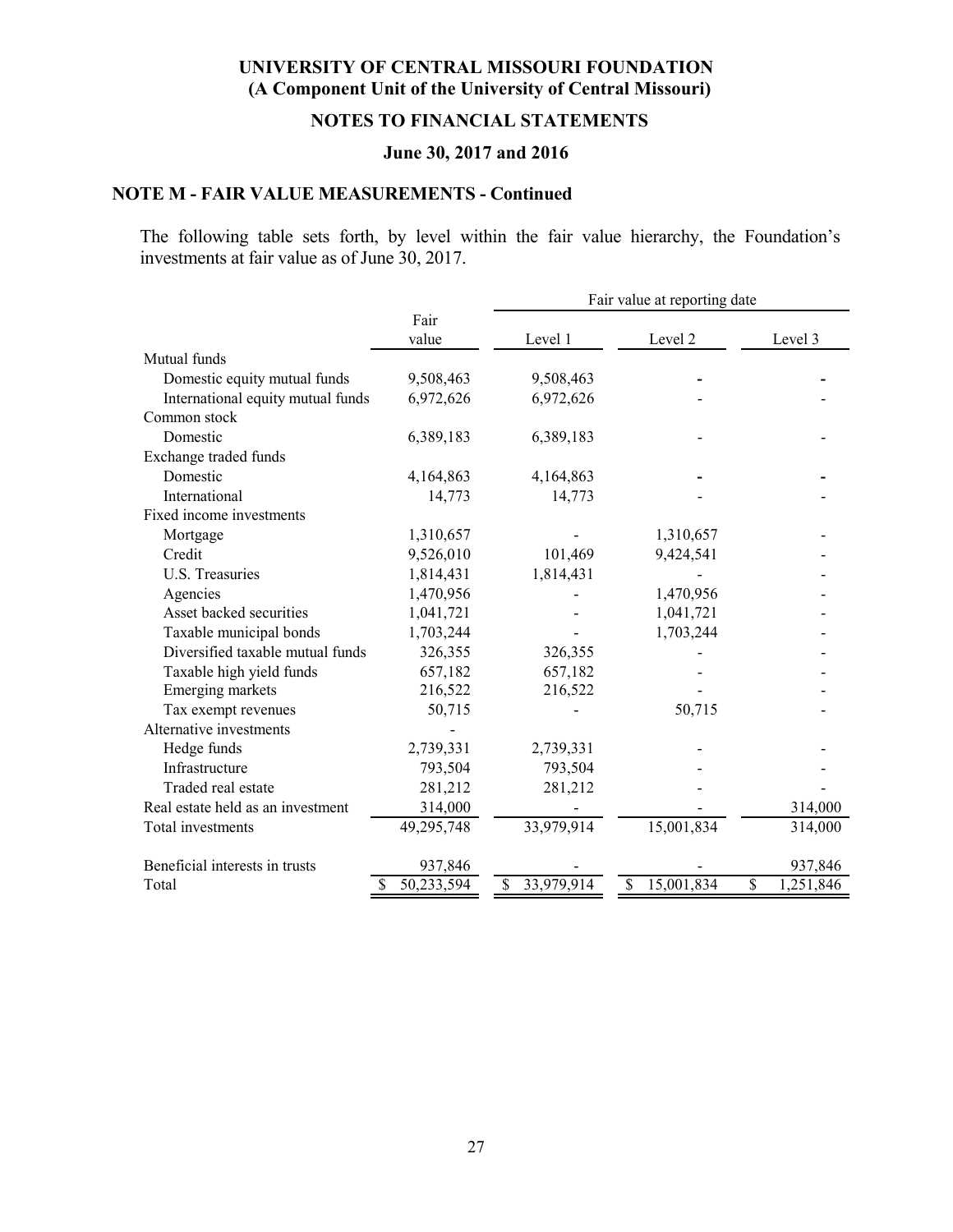### **NOTES TO FINANCIAL STATEMENTS**

#### **June 30, 2017 and 2016**

### **NOTE M - FAIR VALUE MEASUREMENTS - Continued**

The following table sets forth, by level within the fair value hierarchy, the Foundation's investments at fair value as of June 30, 2016.

|                                   |                 | Fair value at reporting date |                  |                              |  |  |
|-----------------------------------|-----------------|------------------------------|------------------|------------------------------|--|--|
|                                   | Fair            |                              |                  |                              |  |  |
|                                   | value           | Level 1                      | Level 2          | Level 3                      |  |  |
| Mutual funds                      |                 |                              |                  |                              |  |  |
| Domestic equity mutual funds      | 8,514,933<br>\$ | \$<br>8,514,933              | \$               | \$                           |  |  |
| International equity mutual funds | 3,885,084       | 3,885,084                    |                  |                              |  |  |
| Common stock                      |                 |                              |                  |                              |  |  |
| Domestic                          | 5,668,758       | 5,668,758                    |                  |                              |  |  |
| International                     | 31,336          | 31,336                       |                  |                              |  |  |
| Exchange traded funds             |                 |                              |                  |                              |  |  |
| Domestic                          | 4,423,297       | 4,423,297                    |                  |                              |  |  |
| Fixed income investments          |                 |                              |                  |                              |  |  |
| Mortgage                          | 851,100         |                              | 851,100          |                              |  |  |
| Credit                            | 10,979,529      | 39,504                       | 10,940,025       |                              |  |  |
| <b>U.S. Treasuries</b>            | 1,628,418       | 1,628,418                    |                  |                              |  |  |
| Agencies                          | 1,349,516       |                              | 1,349,516        |                              |  |  |
| Asset backed securities           | 1,354,106       |                              | 1,354,106        |                              |  |  |
| Taxable municipal bonds           | 1,610,570       |                              | 1,610,570        |                              |  |  |
| Diversified taxable mutual funds  | 217,043         | 217,043                      |                  |                              |  |  |
| Taxable high yield funds          | 833,177         | 833,177                      |                  |                              |  |  |
| Emerging markets                  | 317,645         | 317,645                      |                  |                              |  |  |
| Tax exempt general obligations    | 71,966          |                              | 71,966           |                              |  |  |
| Tax exempt revenues               | 52,837          |                              | 52,837           |                              |  |  |
| Alternative investments           |                 |                              |                  |                              |  |  |
| Hedge funds                       | 2,979,289       | 2,979,289                    |                  |                              |  |  |
| Infrastructure                    | 497,292         | 497,292                      |                  |                              |  |  |
| Traded real estate                | 415,868         | 415,868                      |                  |                              |  |  |
| Real estate investment trust      | 17,875          |                              | 17,875           |                              |  |  |
| Real estate held as an investment | 314,000         |                              |                  | 314,000                      |  |  |
| Total investments                 | 46,013,639      | 29,451,644                   | 16,247,995       | 314,000                      |  |  |
| Beneficial interests in trusts    | 867,580         |                              |                  | 867,580                      |  |  |
|                                   | 46,881,219<br>S | 29,451,644<br>\$             | 16,247,995<br>\$ | \$<br>$\overline{1,}181,580$ |  |  |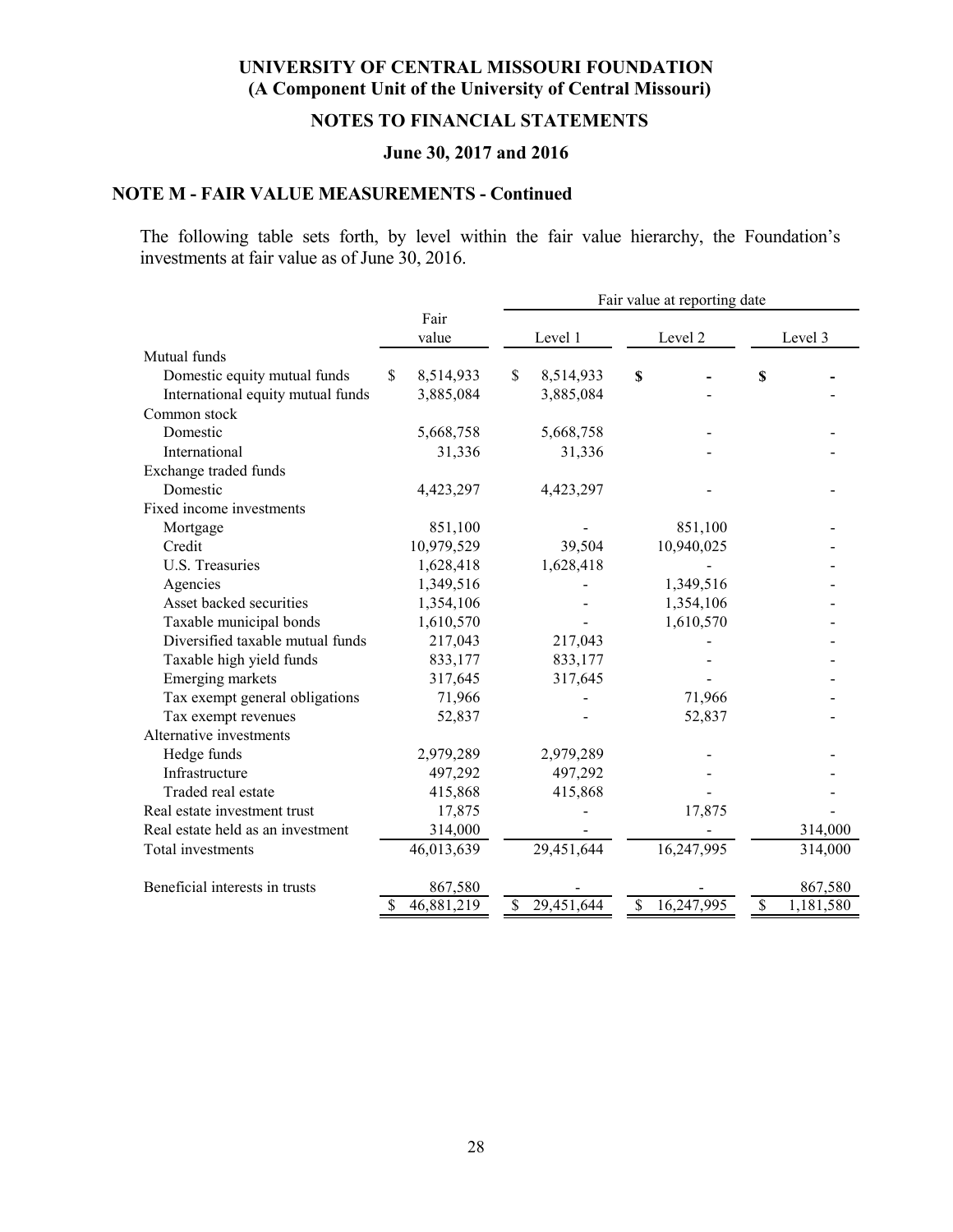#### **NOTES TO FINANCIAL STATEMENTS**

#### **June 30, 2017 and 2016**

#### **NOTE M - FAIR VALUE MEASUREMENTS - Continued**

The table below sets forth a summary of changes in the fair value of the Foundation's Level 3 assets for the years ended June 30, 2017 and 2016.

|                                                 | Real estate  | <b>Beneficial</b><br>interests | Total       |
|-------------------------------------------------|--------------|--------------------------------|-------------|
| Fair value, July 1, 2015                        | 314,000<br>S | \$<br>902,878                  | \$1,216,878 |
| Transfers into Level 3                          |              |                                |             |
| Total gains or losses (realized and unrealized) |              | (35,298)                       | (35,298)    |
| Contributions                                   |              |                                |             |
| Purchases                                       |              |                                |             |
| <b>Sales</b>                                    |              |                                |             |
| Fair value, June 30, 2016                       | 314,000      | 867,580                        | 1,181,580   |
| Transfers into Level 3                          |              |                                |             |
| Total gains or losses (realized and unrealized) |              | 70,266                         | 70,266      |
| Contributions                                   |              |                                |             |
| Purchases                                       |              |                                |             |
| <b>Sales</b>                                    |              |                                |             |
| Fair value, June 30, 2017                       | 314,000      | 937,846                        | 1,251,846   |

### **NOTE N - RELATED-PARTY TRANSACTIONS**

The University pays for certain expenses on behalf of the Foundation. On a monthly basis, the Foundation reimburses the University for specific expenses paid on the Foundation's behalf. The reimbursements are shown as contributions to the University on the accompanying statements of activities and changes in net assets by purpose. Total expenses paid by the University and reimbursed by the Foundation were \$3,863,160 and \$3,927,500 for the years ended June 30, 2017 and 2016, respectively. The amount due to the University for expenses not yet reimbursed by the Foundation was \$156,124 and (\$17,678) at June 30, 2017 and 2016, respectively, and is included in accrued expenses on the accompanying statements of financial position. Compensation and benefits for some University employees who provide services for the Foundation are reimbursed by the Foundation and are shown on the accompanying statements of activities and changes in net assets as general administrative and fundraising expenses. Total compensation and benefits paid by the University and reimbursed by the Foundation were \$302,655 and \$304,867 for the years ended June 30, 2017 and 2016, respectively. The amount due to the University for compensation and benefits not yet reimbursed by the Foundation was \$36,200 and \$0 at June 30, 2017 and 2016, respectively, and is included in accrued expenses on the accompanying statements of financial position. Additional expenses paid directly by the University on behalf of the Foundation that were not reimbursed were \$0 for the years ended June 30, 2017 and 2016 respectively.